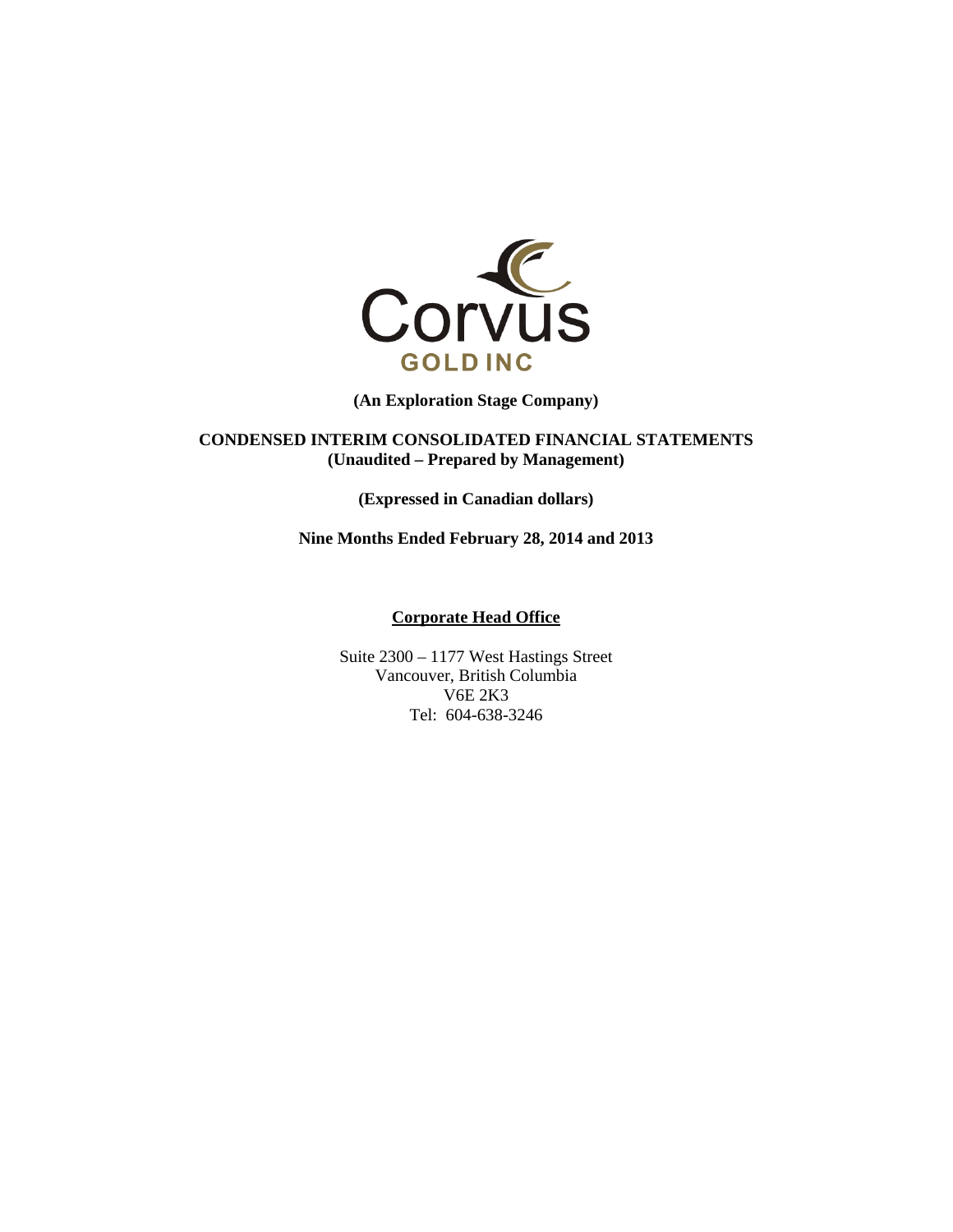# **CORVUS GOLD INC.**  (An Exploration Stage Company) **CONDENSED INTERIM CONSOLIDATED FINANCIAL STATEMENTS**  (Unaudited – Prepared by Management) (Expressed in Canadian dollars)

# **February 28, 2014 and 2013 Page**

# **Condensed Interim Consolidated Financial Statements**

| Condensed Interim Consolidated Statements of Financial Position  |                             |
|------------------------------------------------------------------|-----------------------------|
| Condensed Interim Consolidated Statements of Comprehensive Loss  | $\mathcal{D}_{\mathcal{L}}$ |
| Condensed Interim Consolidated Statements of Cash Flows          | 3                           |
| Condensed Interim Consolidated Statement of Changes in Equity    | $4 - 5$                     |
| Notes to the Condensed Interim Consolidated Financial Statements | $6-22$                      |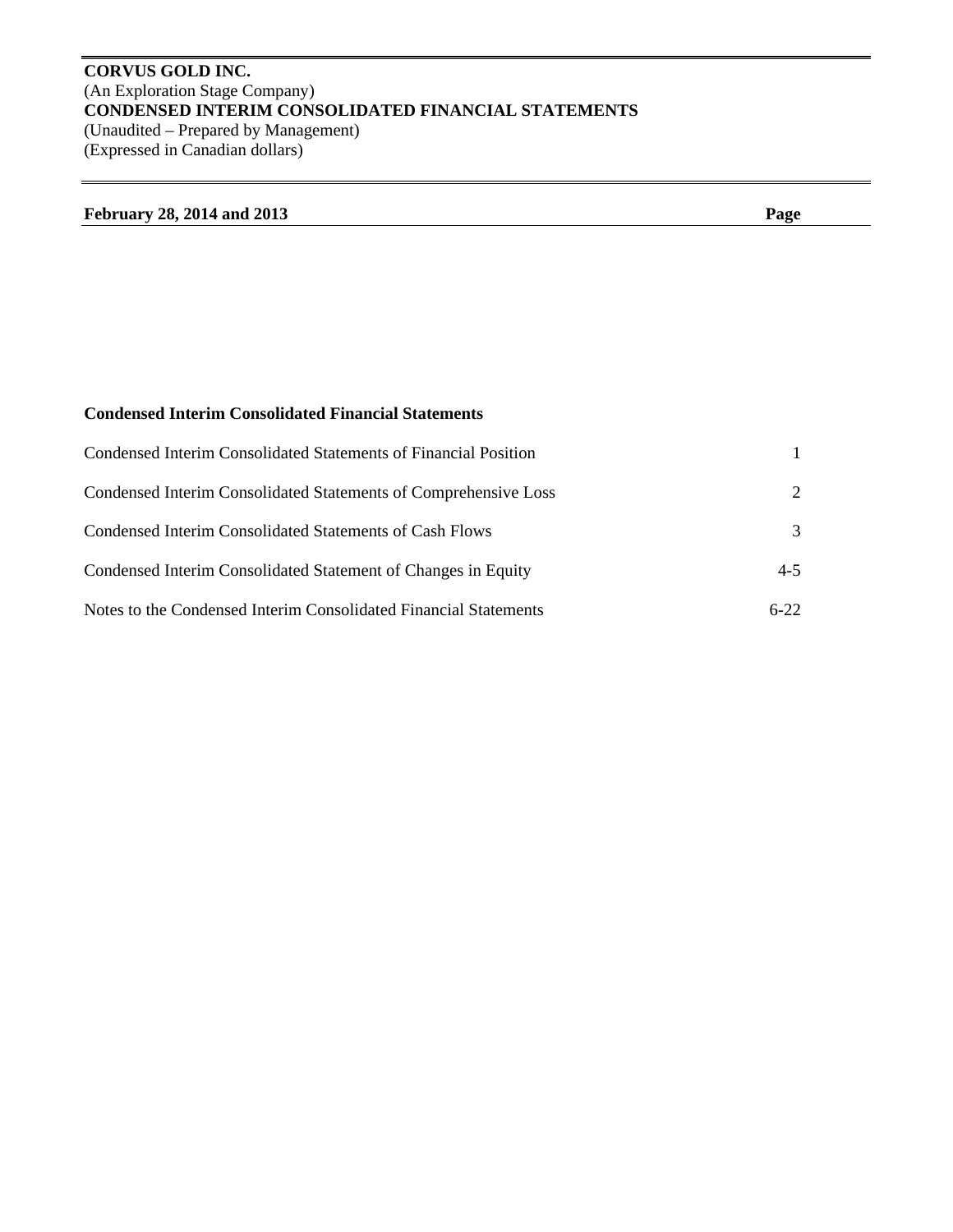# **CORVUS GOLD INC.**  (An Exploration Stage Company) **CONDENSED INTERIM CONSOLIDATED STATEMENTS OF FINANCIAL POSITION**  (Unaudited – Prepared by Management)

(Expressed in Canadian dollars)

|                                                                                 | February 28,<br>2014 |              | May 31,<br>2013     |
|---------------------------------------------------------------------------------|----------------------|--------------|---------------------|
| <b>ASSETS</b>                                                                   | (unaudited)          |              | (audited)           |
| <b>Current assets</b>                                                           | \$                   | \$           |                     |
| Cash and cash equivalents<br>Accounts receivable (note $5(d)$ )                 | 5,888,265<br>229,715 |              | 7,867,270<br>64,412 |
| Prepaid expenses                                                                | 123,695              |              | 145,682             |
|                                                                                 | 6,241,675            |              | 8,077,364           |
| <b>Property and equipment</b> (note 3)                                          | 54,830               |              | 64,642              |
| <b>Reclamation bond</b> (note 4)                                                | 533,509              |              | 496,378             |
| <b>Exploration and evaluation assets (note 5)</b>                               | 33,323,801           |              | 28,030,332          |
|                                                                                 | \$<br>40,153,815     | $\mathbb{S}$ | 36,668,716          |
| <b>LIABILITIES AND SHAREHOLDERS' EQUITY</b>                                     |                      |              |                     |
| <b>Current liabilities</b><br>Accounts payable and accrued liabilities (note 8) | \$<br>501,648        | \$           | 520,450             |
| Promissory note payable (note 6)                                                | 265,776              |              | 248,832             |
| <b>Shareholders' equity</b>                                                     | 767,424              |              | 769,282             |
| Share capital (note 7)                                                          | 53,703,440           |              | 48,442,086          |
| Contributed surplus                                                             | 10,184,280           |              | 8,842,965           |
| Accumulated other comprehensive income - cumulative translation differences     | 2,549,327            |              | 413,506             |
| Deficit                                                                         | (27,050,656)         |              | (21,799,123)        |
|                                                                                 | 39,386,391           |              | 35,899,434          |
|                                                                                 | \$<br>40,153,815     | \$           | 36,668,716          |

**Nature and continuance of operations** (note 1)

# **Approved on behalf of the Directors:**

*"Jeffrey Pontius"* Director

*"Anton Drescher"* Director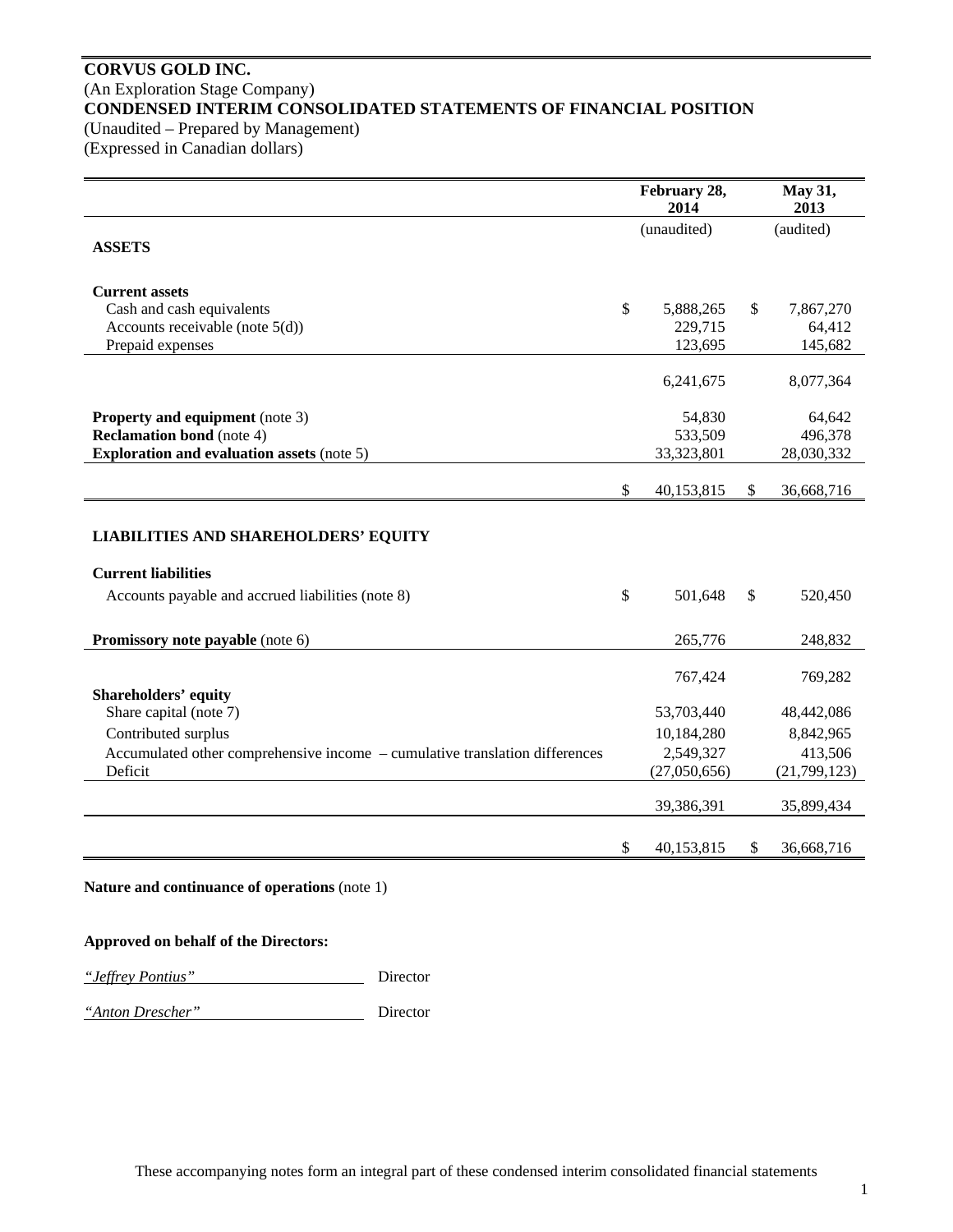# **CORVUS GOLD INC.**  (An Exploration Stage Company) **CONDENSED INTERIM CONSOLIDATED STATEMENTS OF COMPREHENSIVE LOSS**

(Unaudited – Prepared by Management)

(Expressed in Canadian dollars)

|                                    | Three months ended<br>February 28, |                  | Nine months ended<br>February 28, |    |             |  |
|------------------------------------|------------------------------------|------------------|-----------------------------------|----|-------------|--|
|                                    | 2014                               | 2013             | 2014                              |    | 2013        |  |
|                                    |                                    |                  |                                   |    |             |  |
| <b>Expenses</b>                    |                                    |                  |                                   |    |             |  |
| Administration (note 8)            | \$<br>2,921                        | \$<br>643        | \$<br>8,040                       | \$ | 2,200       |  |
| Charitable donations               | 106                                | 495              | 622                               |    | 8,595       |  |
| Consulting fees (notes 7 and 8)    | 154,391                            | 125,550          | 544,063                           |    | 465,319     |  |
| Depreciation                       | 5,134                              | 3,624            | 14,976                            |    | 9,265       |  |
| Insurance                          | 11,084                             | 12,127           | 39,138                            |    | 36,483      |  |
| Investor relations (notes 7 and 8) | 286,626                            | 300,374          | 877,810                           |    | 820,118     |  |
| Office and miscellaneous           | 36,442                             | 31,988           | 105,338                           |    | 121,403     |  |
| Professional fees (notes 7 and 8)  | 117,835                            | 114,319          | 333,511                           |    | 378,942     |  |
| Property investigation recovery    |                                    |                  |                                   |    | (111)       |  |
| Regulatory                         | 53.441                             | 31,136           | 82,470                            |    | 55,759      |  |
| Rent (note 8)                      | 23,633                             | 16,615           | 69,916                            |    | 52,028      |  |
| Travel                             | 21,277                             | 58,795           | 83,662                            |    | 193,951     |  |
| Wages and benefits (notes 7 and 8) | 595,114                            | 677,089          | 1,484,663                         |    | 1,624,457   |  |
| Loss before other items            | (1,308,004)                        | (1,372,755)      | (3,644,209)                       |    | (3,768,409) |  |
|                                    |                                    |                  |                                   |    |             |  |
| <b>Other items</b>                 |                                    |                  |                                   |    |             |  |
| Interest income                    | 5,026                              | 10,114           | 38,457                            |    | 34,595      |  |
| Write-off of exploration and       |                                    |                  |                                   |    |             |  |
| evaluation assets (note $5(f)$ )   | (457)                              |                  | (2,848)                           |    |             |  |
| Loss on sale of exploration and    |                                    |                  |                                   |    |             |  |
| evaluation assets (note $5(d)$ )   | (1,631,436)                        |                  | (1,631,436)                       |    |             |  |
| Foreign exchange gain (loss)       | 22,181                             | (8,075)          | (11, 497)                         |    | (2,839)     |  |
|                                    |                                    |                  |                                   |    |             |  |
|                                    | (1,604,686)                        | 2,039            | (1,607,324)                       |    | 31,756      |  |
| Net loss for the period            | (2,912,690)                        | (1,370,716)      | (5,251,533)                       |    | (3,736,653) |  |
|                                    |                                    |                  |                                   |    |             |  |
| Other comprehensive income         |                                    |                  |                                   |    |             |  |
| Exchange difference on translating |                                    |                  |                                   |    |             |  |
| foreign operations                 | 1,318,654                          | 942,345          | 2,135,821                         |    | 201,797     |  |
| Comprehensive loss for the period  | \$<br>(1,594,036)                  | \$<br>(428, 371) | \$<br>(3, 115, 712)               | \$ | (3,534,856) |  |
|                                    |                                    |                  |                                   |    |             |  |
| Basic and diluted loss per share   | \$<br>(0.04)                       | \$<br>(0.02)     | \$<br>(0.08)                      | \$ | (0.07)      |  |
|                                    |                                    |                  |                                   |    |             |  |
| Weighted average number of shares  |                                    |                  |                                   |    |             |  |
| outstanding                        | 70,415,028                         | 56,617,189       | 67,005,687                        |    | 53,642,845  |  |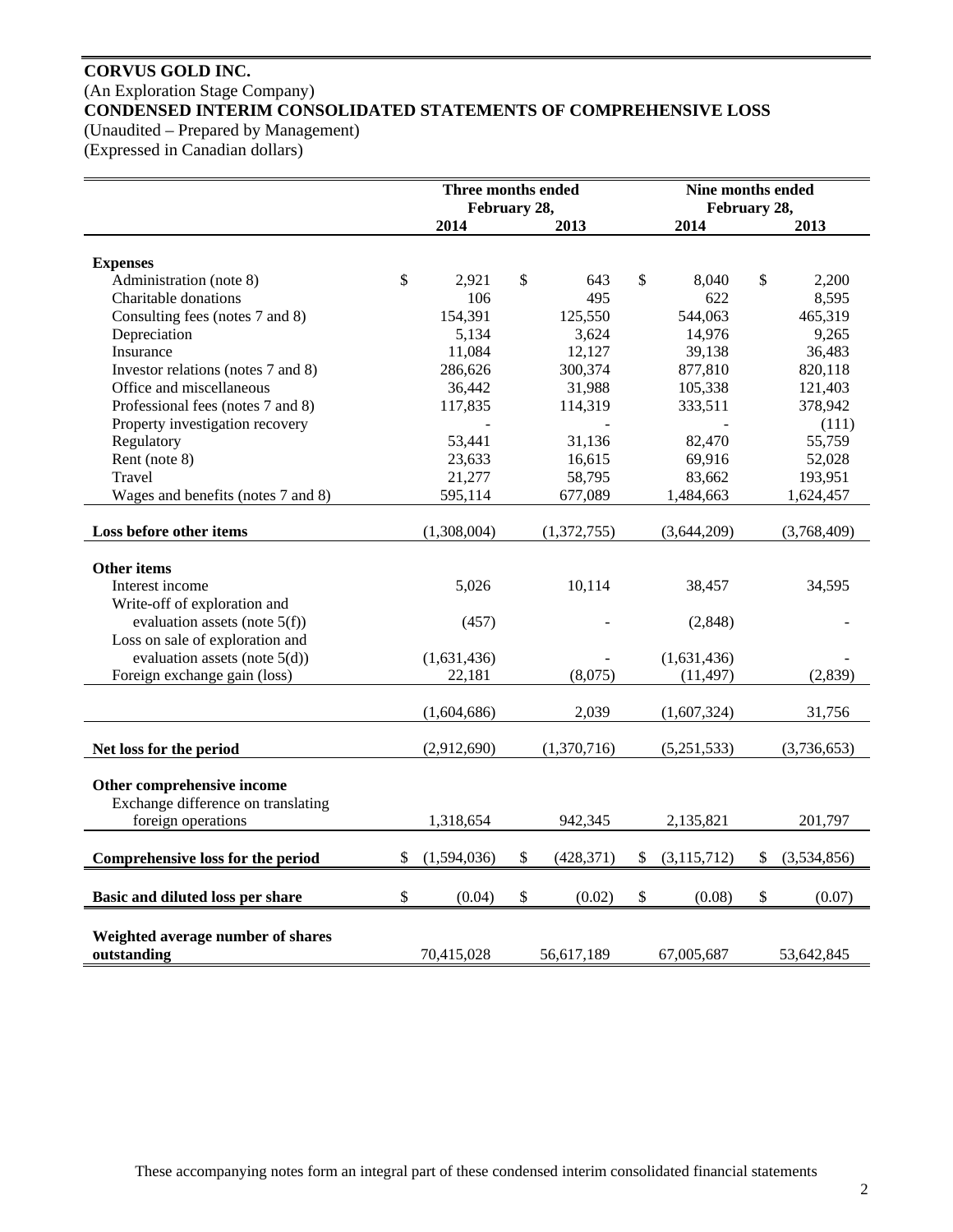# **CORVUS GOLD INC.**  (An Exploration Stage Company) **CONDENSED INTERIM CONSOLIDATED STATEMENTS OF CASH FLOWS**  (Unaudited – Prepared by Management) (Expressed in Canadian dollars)

NINE MONTHS ENDED FEBRUARY 28,

|                                                                      | 2014              |         | 2013              |
|----------------------------------------------------------------------|-------------------|---------|-------------------|
| <b>Operating activities</b>                                          |                   |         |                   |
| Net loss for the period                                              | \$<br>(5,251,533) |         | \$<br>(3,736,653) |
| Add items not affecting cash:                                        |                   |         |                   |
| Depreciation                                                         | 14,976            |         | 9,265             |
| Share-based payment charges (note 7)                                 | 1,323,497         |         | 1,460,645         |
| Write-off of exploration and evaluation assets (note $5(f)$ )        |                   | 2,848   |                   |
| Loss on disposal of exploration and evaluation assets (note $5(d)$ ) | 1,631,436         |         |                   |
| Loss on foreign exchange                                             | 11,497            |         | 2,839             |
| Accrued interest                                                     | 13,259            |         | (5, 433)          |
| Changes in non-cash items:                                           |                   |         |                   |
| Accounts receivable                                                  |                   | 61      | (59,703)          |
| Prepaid expenses                                                     | 22,638            |         | (50,771)          |
| Accounts payable and accrued liabilities                             | 10,954            |         | (33, 812)         |
| Cash used in operating activities                                    | (2,220,367)       |         | (2,413,623)       |
|                                                                      |                   |         |                   |
| <b>Financing activities</b><br>Cash received from issuance of shares | 5,278,300         |         | 6,364,511         |
| Share issuance costs                                                 | (40, 312)         |         | (45, 683)         |
|                                                                      |                   |         |                   |
| Cash provided by financing activities                                | 5,237,988         |         | 6,318,828         |
|                                                                      |                   |         |                   |
| <b>Investing activities</b>                                          |                   |         |                   |
| Expenditures on property and equipment                               |                   | (1,706) | (11, 464)         |
| Increase in reclamation deposit                                      |                   | (3,203) | (173, 636)        |
| Increase in deposit                                                  |                   |         | (165, 024)        |
| Cash received from disposal of exploration and evaluation assets     | 1,976,580         |         |                   |
| Expenditures on exploration and evaluation assets                    | (7, 196, 443)     |         | (6,696,355)       |
| Recovery on exploration and evaluation assets                        | 95,957            |         | 99,190            |
| Cash used in investing activities                                    | (5, 128, 815)     |         | (6,947,289)       |
|                                                                      |                   |         |                   |
| Effect of foreign exchange on cash                                   | 132,189           |         | 30,873            |
| Decrease in cash and cash equivalents                                | (1,979,005)       |         | (3,011,211)       |
| Cash and cash equivalents, beginning of the period                   | 7,867,270         |         | 6,800,377         |
| Cash and cash equivalents, end of the period                         | \$<br>5,888,265   |         | \$<br>3,789,166   |

**Supplemental cash flow information** (note 11)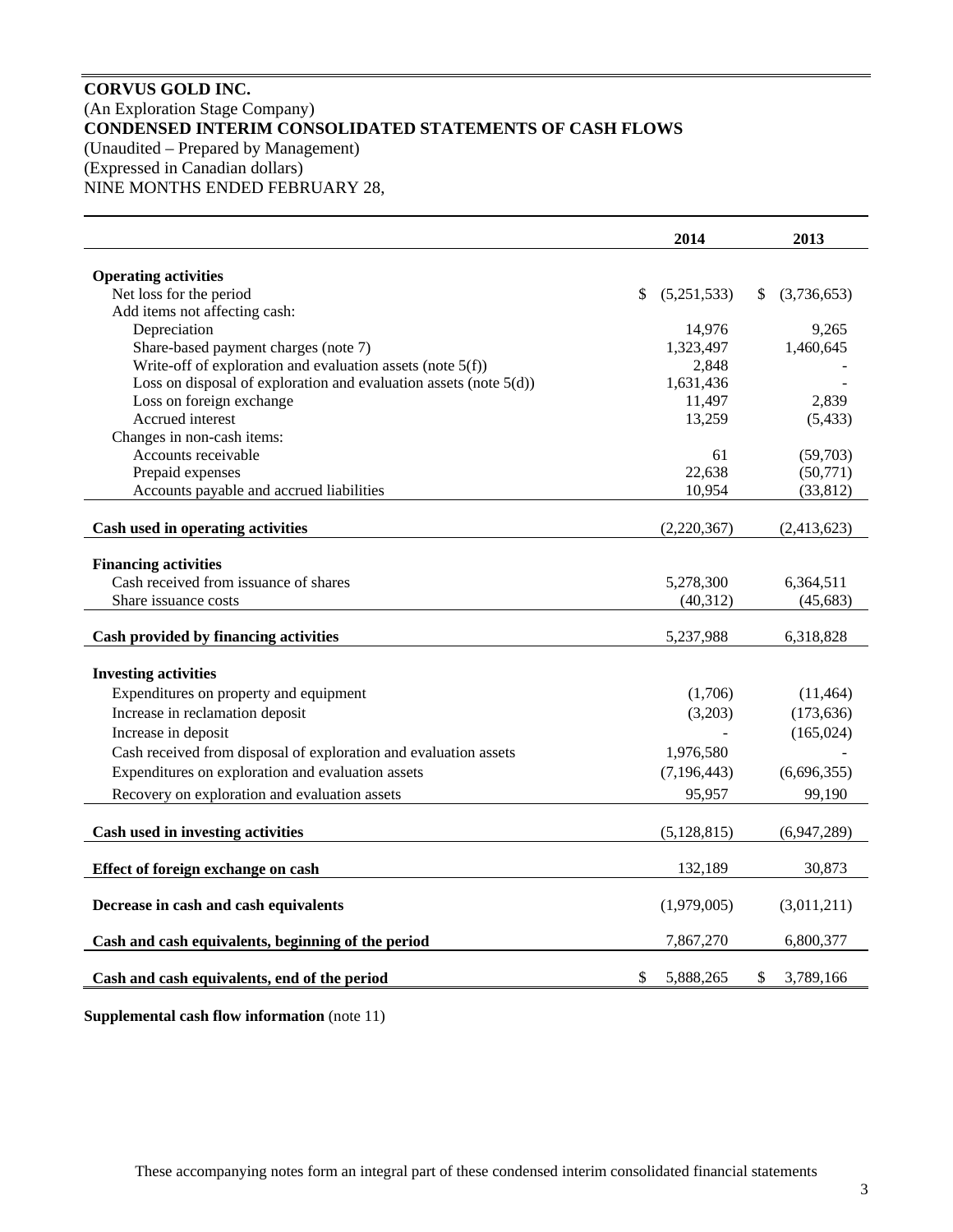# **CORVUS GOLD INC.**  (An Exploration Stage Company) **CONDENSED INTERIM CONSOLIDATED STATEMENT OF CHANGES IN EQUITY**  (Unaudited – Prepared by Management) (Expressed in Canadian dollars)

|                                                        |                |    |              |                 | <b>Accumulated</b><br>Other |                           |                      |              |
|--------------------------------------------------------|----------------|----|--------------|-----------------|-----------------------------|---------------------------|----------------------|--------------|
|                                                        |                |    |              |                 | Comprehensive               |                           |                      |              |
|                                                        |                |    |              |                 | $Income(Loss) -$            |                           |                      |              |
|                                                        |                |    |              |                 | <b>Cumulative</b>           |                           |                      |              |
|                                                        | Number of      |    | <b>Share</b> | Contributed     | <b>Translation</b>          |                           |                      |              |
|                                                        | shares         |    | Capital      | <b>Surplus</b>  | <b>Differences</b>          |                           | <b>Deficit</b>       | <b>Total</b> |
| <b>Balance, May 31, 2012</b>                           | 49,910,261     |    | 33,278,504   | \$<br>8,591,140 | \$<br>32,084                | \$                        | $(16,730,382)$ \$    | 25,171,346   |
| Net loss for the period                                |                |    |              |                 |                             |                           | (3,736,653)          | (3,736,653)  |
| Other comprehensive income                             |                |    |              |                 |                             |                           |                      |              |
| Exchange difference on translating foreign operations  |                |    |              |                 | 201,797                     |                           |                      | 201,797      |
| Shares issued for cash                                 |                |    |              |                 |                             |                           |                      |              |
| Private placement                                      | 3,250,001      |    | 3,477,501    |                 |                             |                           |                      | 3,477,501    |
| Exercise of stock options                              | 3,299,766      |    | 2,529,510    |                 |                             |                           |                      | 2,529,510    |
| Exercise of warrants                                   | 325,000        |    | 357,500      |                 |                             |                           |                      | 357,500      |
| Share issuance costs                                   |                |    | (45, 683)    |                 |                             |                           |                      | (45, 683)    |
| Reclassification of contributed surplus on exercise of |                |    |              |                 |                             |                           |                      |              |
| stock options and warrants                             | $\blacksquare$ |    | 1,610,233    | (1,610,233)     |                             |                           |                      |              |
| Share-based payment charges                            |                |    |              | 1,519,929       |                             |                           |                      | 1,519,929    |
|                                                        |                |    |              |                 |                             |                           |                      |              |
| Balance, February 28, 2013                             | 56,785,028     |    | 41,207,565   | 8,500,836       | 233,881                     |                           | (20, 467, 035)       | 29,475,247   |
| Net loss for the period                                |                |    |              |                 |                             |                           | (1,332,088)          | (1,332,088)  |
| Other comprehensive income                             |                |    |              |                 |                             |                           |                      |              |
| Exchange difference on translating foreign operations  |                |    |              |                 | 179,625                     |                           |                      | 179,625      |
| Shares issued for cash                                 |                |    |              |                 |                             |                           |                      |              |
| Private placement                                      | 8,300,000      |    | 7,221,000    |                 |                             |                           |                      | 7,221,000    |
| Exercise of stock options                              | 30,000         |    | 20,699       |                 |                             |                           |                      | 20,699       |
| Share issuance costs                                   |                |    | (17, 192)    |                 |                             |                           |                      | (17, 192)    |
| Reclassification of contributed surplus on exercise of |                |    |              |                 |                             |                           |                      |              |
| stock options                                          |                |    | 10,014       | (10,014)        |                             |                           |                      |              |
| Share-based payment charges                            |                |    |              | 352,143         |                             |                           |                      | 352,143      |
|                                                        | 65,115,028     |    | 48,442,086   | 8,842,965       | 413,506                     | $\boldsymbol{\mathsf{s}}$ | (21,799,123)<br>- \$ | 35,899,434   |
| <b>Balance, May 31, 2013</b>                           |                | S. |              | \$              | \$                          |                           |                      |              |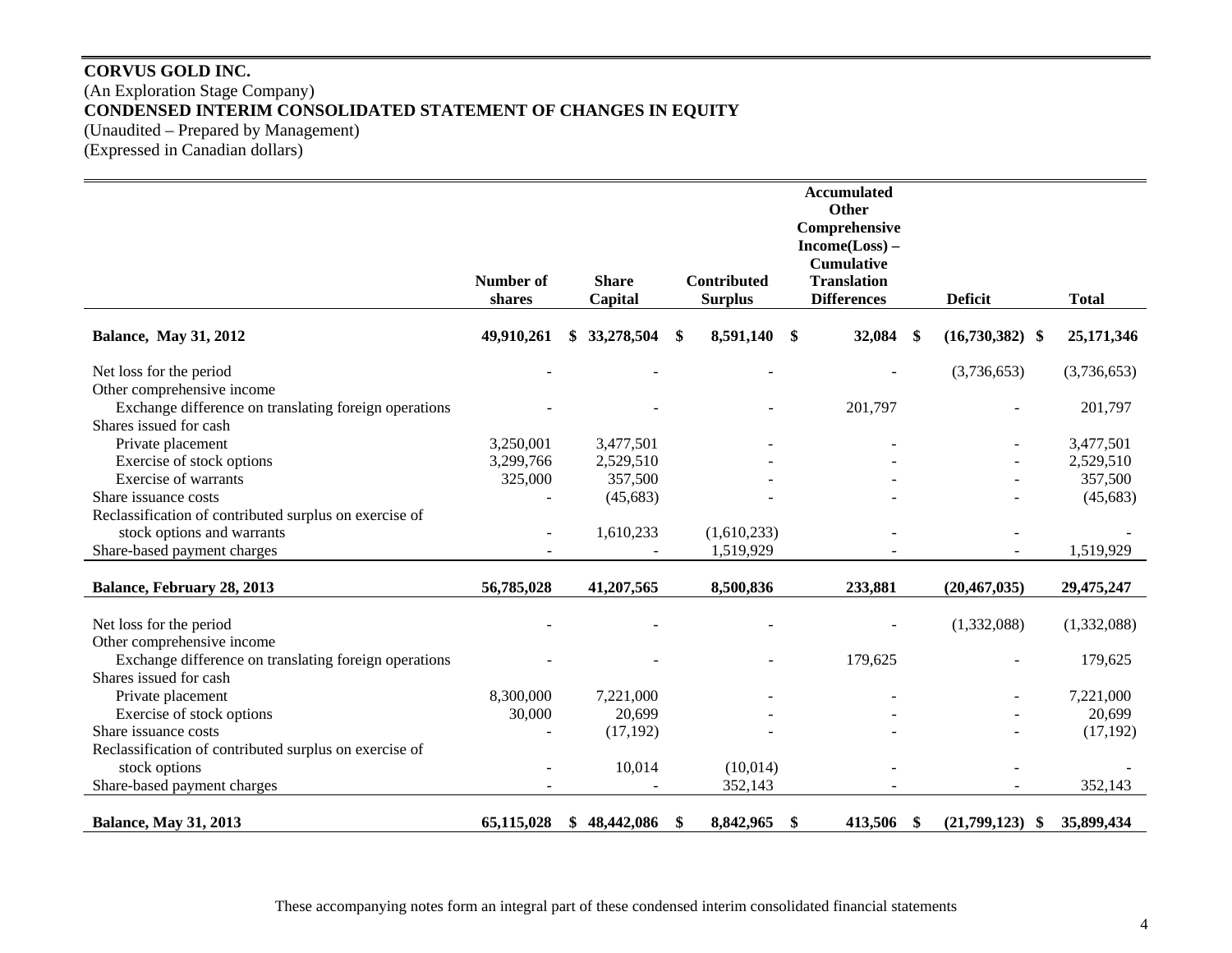# **CORVUS GOLD INC.**  (An Exploration Stage Company) **CONDENSED INTERIM CONSOLIDATED STATEMENT OF CHANGES IN EQUITY**  (Unaudited – Prepared by Management)

(Expressed in Canadian dollars)

|                                                        | Number of<br>shares      | <b>Share</b><br>Capital |    | <b>Contributed</b><br><b>Surplus</b> |     | <b>Accumulated</b><br><b>Other</b><br>Comprehensive<br>$Income(Loss) -$<br><b>Cumulative</b><br><b>Translation</b><br><b>Differences</b> | <b>Deficit</b>           | <b>Total</b> |
|--------------------------------------------------------|--------------------------|-------------------------|----|--------------------------------------|-----|------------------------------------------------------------------------------------------------------------------------------------------|--------------------------|--------------|
| <b>Balance, May 31, 2013</b>                           | 65,115,028               | 48,442,086              | S. | 8,842,965                            | \$  | 413,506 \$                                                                                                                               | (21,799,123)<br>-SS      | 35,899,434   |
| Net loss for the period                                |                          |                         |    | $\blacksquare$                       |     |                                                                                                                                          | (5,251,533)              | (5,251,533)  |
| Other comprehensive income                             |                          |                         |    |                                      |     |                                                                                                                                          |                          |              |
| Exchange difference on translating foreign operations  |                          |                         |    | $\overline{a}$                       |     | 2,135,821                                                                                                                                | $\overline{\phantom{a}}$ | 2,135,821    |
| Shares issued for cash<br>Private placement            | 5,230,000                | 5,230,000               |    |                                      |     |                                                                                                                                          |                          | 5,230,000    |
| Exercise of stock options                              | 70,000                   | 48,300                  |    | $\overline{\phantom{a}}$             |     | $\overline{\phantom{a}}$                                                                                                                 | $\overline{\phantom{a}}$ | 48,300       |
| Share issuance costs                                   |                          | (40,312)                |    | ۰                                    |     |                                                                                                                                          | $\overline{\phantom{0}}$ | (40,312)     |
| Reclassification of contributed surplus on exercise of |                          |                         |    |                                      |     |                                                                                                                                          |                          |              |
| stock options                                          | $\overline{\phantom{0}}$ | 23,366                  |    | (23,366)                             |     | $\overline{\phantom{a}}$                                                                                                                 | $\overline{\phantom{0}}$ |              |
| Share-based payment charges                            |                          |                         |    | ,364,681                             |     |                                                                                                                                          |                          | 1,364,681    |
| Balance, February 28, 2014                             | 70,415,028               | 53,703,440              |    | 10,184,280                           | \$. | 2,549,327                                                                                                                                | (27,050,656)<br><b>S</b> | 39,386,391   |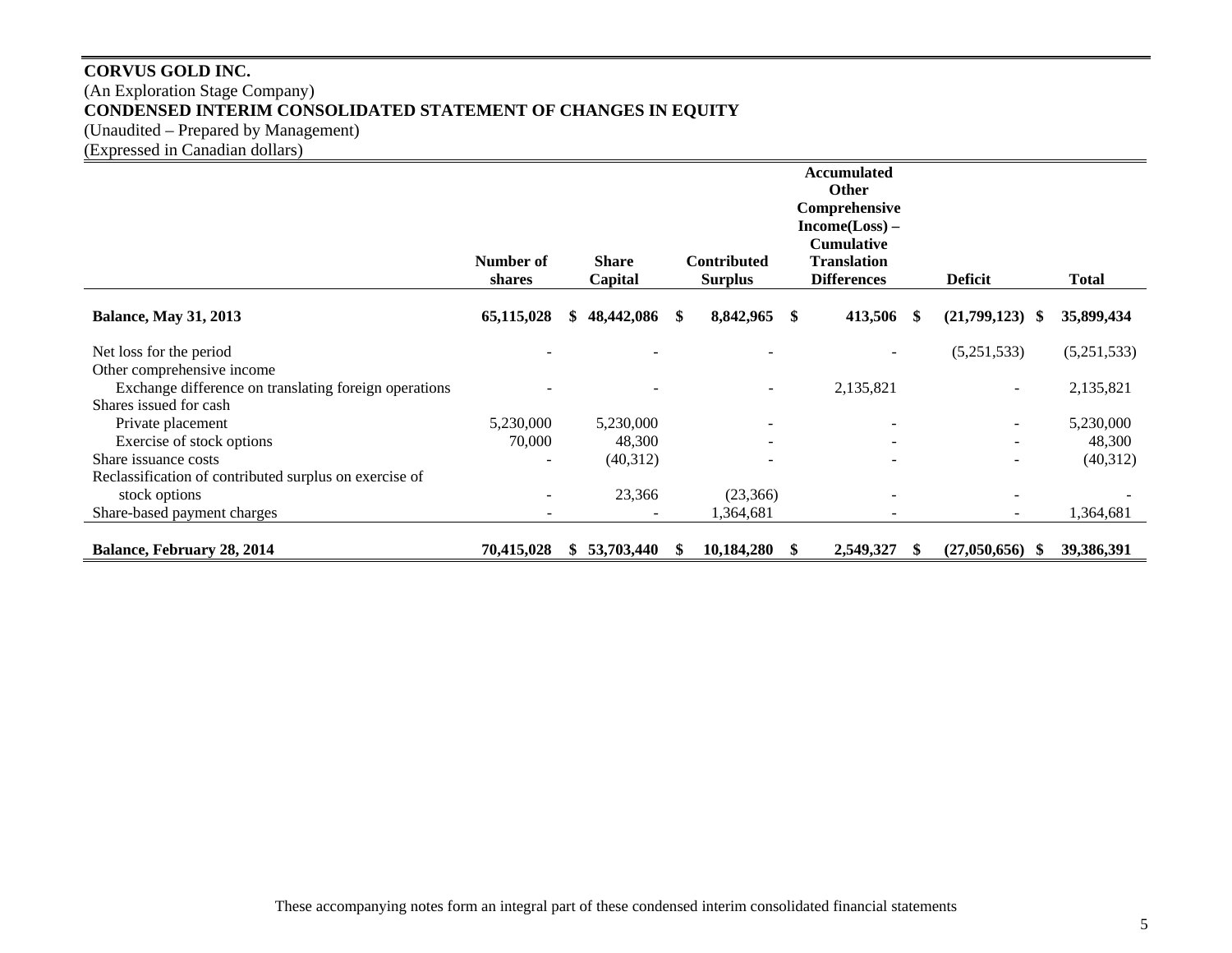# **1. NATURE AND CONTINUANCE OF OPERATIONS**

The Company was incorporated on April 13, 2010 under the BCBCA.

The Company is an exploration stage entity engaged in the business of acquiring, exploring and evaluating mineral properties, and either joint venturing or developing these properties further or disposing of them when the evaluation is completed. At February 28, 2014, the Company was in the exploration stage and had interests in properties in Alaska and Nevada, U.S.A.

The business of mining and exploration involves a high degree of risk and there can be no assurance that current exploration programs will result in profitable mining operations. The Company has no source of revenue, and has significant cash requirements to meet its administrative overhead and maintain its mineral property interests. The recoverability of amounts shown for exploration and evaluation assets is dependent on several factors. These include the discovery of economically recoverable reserves, the ability of the Company to obtain the necessary financing to complete the development of these properties, and future profitable production or proceeds from disposition of exploration and evaluation assets. The carrying value of the Company's exploration and evaluation assets does not reflect current or future values.

These condensed interim consolidated financial statements have been prepared on a going concern basis, which presume the realization of assets and discharge of liabilities in the normal course of business for the foreseeable future. The Company's ability to continue as a going concern is dependent upon achieving profitable operations and/or obtaining additional financing.

In assessing whether the going concern assumption is appropriate, management takes into account all available information about the future which is at least, but not limited to, 12 months from February 28, 2014. Management is aware, in making its assessment, of material uncertainties relating to events or conditions that may cast significant doubt upon the Company's ability to continue as a going concern, as explained in the following paragraph.

The Company has sustained losses from operations, and has an ongoing requirement for capital investment to explore its exploration and evaluation assets. Based on its current plans, budgeted expenditures, and cash requirements, the Company does not have sufficient cash to finance its current plans for at least 12 months from February 28, 2014. The Company expects that it will need to raise substantial additional capital to accomplish its business plan over the next several years. The Company expects to seek additional financing through equity financing. There can be no assurance as to the availability or terms upon which such financing might be available.

These condensed interim consolidated financial statements do not include any adjustments to the amounts and classification of assets and liabilities that might be necessary should the Company be unable to continue in business.

## **2. SIGNIFICANT ACCOUNTING POLICIES**

#### **Basis of presentation**

#### Statement of compliance

These condensed interim consolidated financial statements have been prepared in accordance with International Financial Reporting Standards ("IFRS") as issued by the International Accounting Standards Board ("IASB") applicable to the preparation of interim financial statements, including International Accounting Standard ("IAS") 34, *"Interim Financial Reporting"*. The condensed interim consolidated financial statements should be read in conjunction with the annual financial statements for the year ended May 31, 2013, which have been prepared in accordance with IFRS as issued by the IASB.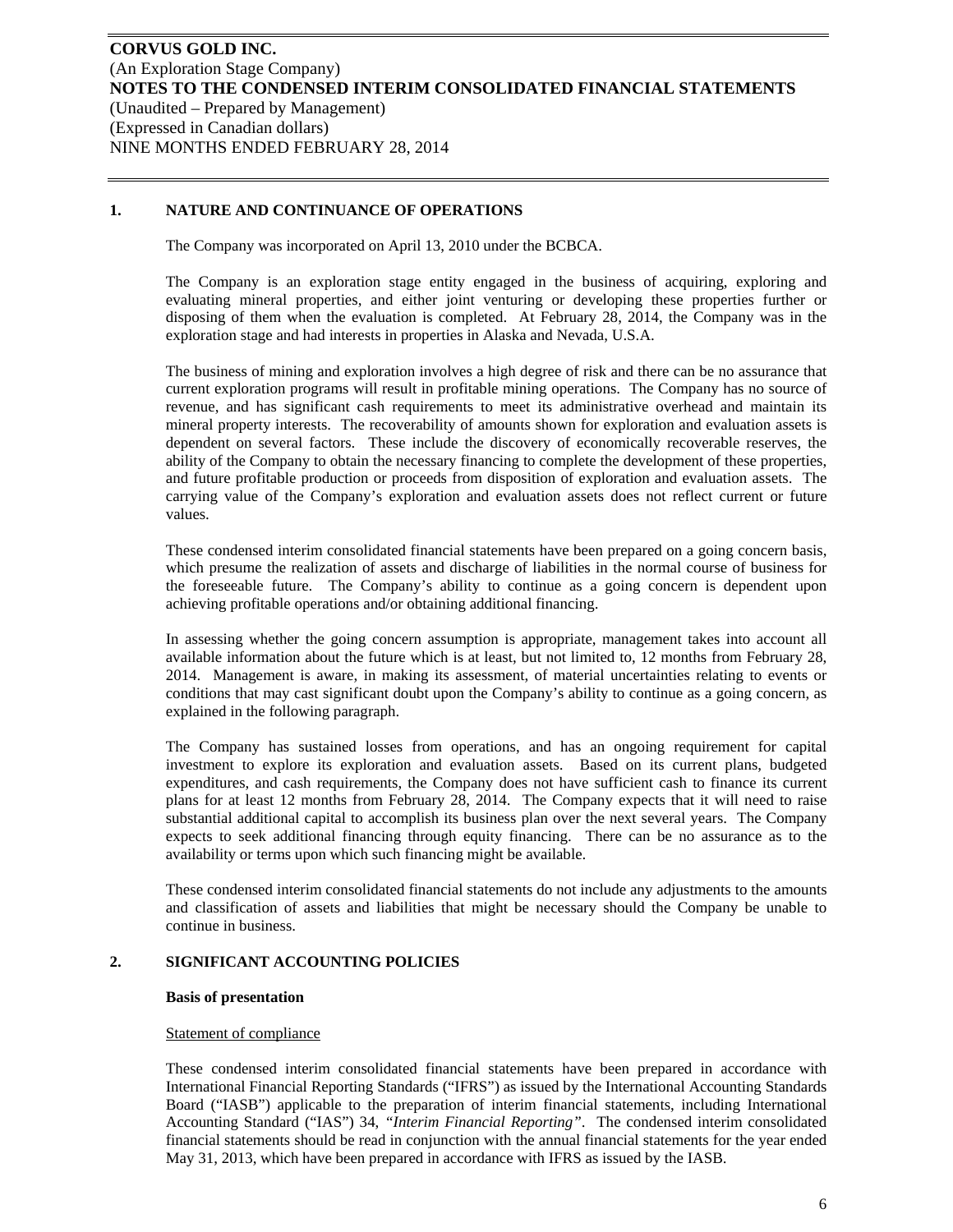## **2. SIGNIFICANT ACCOUNTING POLICIES (cont'd)**

#### **Basis of presentation (cont'd)**

The condensed interim consolidated financial statements have been prepared on a historical cost basis except for financial instruments classified as available-for-sale or fair value through profit and loss, which are stated at their fair value. In addition, these condensed interim consolidated financial statements have been prepared using the accrual basis of accounting.

#### **Approval of consolidated financial statements**

The condensed interim consolidated financial statements of the Company for the nine months ended February 28, 2014 were reviewed by the Audit Committee and approved and authorized for issue by the Board of Directors on April 10, 2014.

## **Basis of Consolidation**

These consolidated financial statements include the accounts of the Company and its wholly-owned subsidiaries (collectively, the "Group"), Corvus Gold (USA) Inc. ("Corvus USA") (a Nevada corporation), Corvus Gold Nevada Inc. ("Corvus Nevada") (a Nevada corporation), Raven Gold Alaska Inc. ("Raven Gold") (an Alaska corporation) and SoN Land and Water LLC (a Nevada limited liability company). All intercompany transactions and balances were eliminated upon consolidation.

|                                  | Computer<br>Equipment | <b>Vehicles</b> | <b>Total</b> |         |  |
|----------------------------------|-----------------------|-----------------|--------------|---------|--|
|                                  |                       |                 |              |         |  |
| Cost                             |                       |                 |              |         |  |
| <b>Balance, May 31, 2013</b>     | \$<br>35,652          | \$<br>70,728    | \$           | 106,380 |  |
| Additions                        | 1,706                 |                 |              | 1,706   |  |
| Currency translation adjustments | 2,043                 | 4,816           |              | 6,859   |  |
|                                  |                       |                 |              |         |  |
| Balance, February 28, 2014       | \$<br>39,401          | \$<br>75,544    | \$           | 114,945 |  |
|                                  |                       |                 |              |         |  |
| <b>Depreciation</b>              |                       |                 |              |         |  |
| <b>Balance, May 31, 2013</b>     | \$<br>14,593          | \$<br>27,145    | \$           | 41,738  |  |
| Depreciation for the period      | 4,996                 | 9,980           |              | 14,976  |  |
| Currency translation adjustments | 1,060                 | 2,341           |              | 3,401   |  |
|                                  |                       |                 |              |         |  |
| Balance, February 28, 2014       | \$<br>20,649          | \$<br>39,466    | \$           | 60,115  |  |
|                                  |                       |                 |              |         |  |
| <b>Carrying amounts</b>          |                       |                 |              |         |  |
| At May 31, 2013                  | \$<br>21,059          | \$<br>43,583    | \$           | 64,642  |  |
|                                  |                       |                 |              |         |  |
| At February 28, 2014             | \$<br>18,752          | \$<br>36,078    | \$           | 54,830  |  |

# **3. PROPERTY AND EQUIPMENT**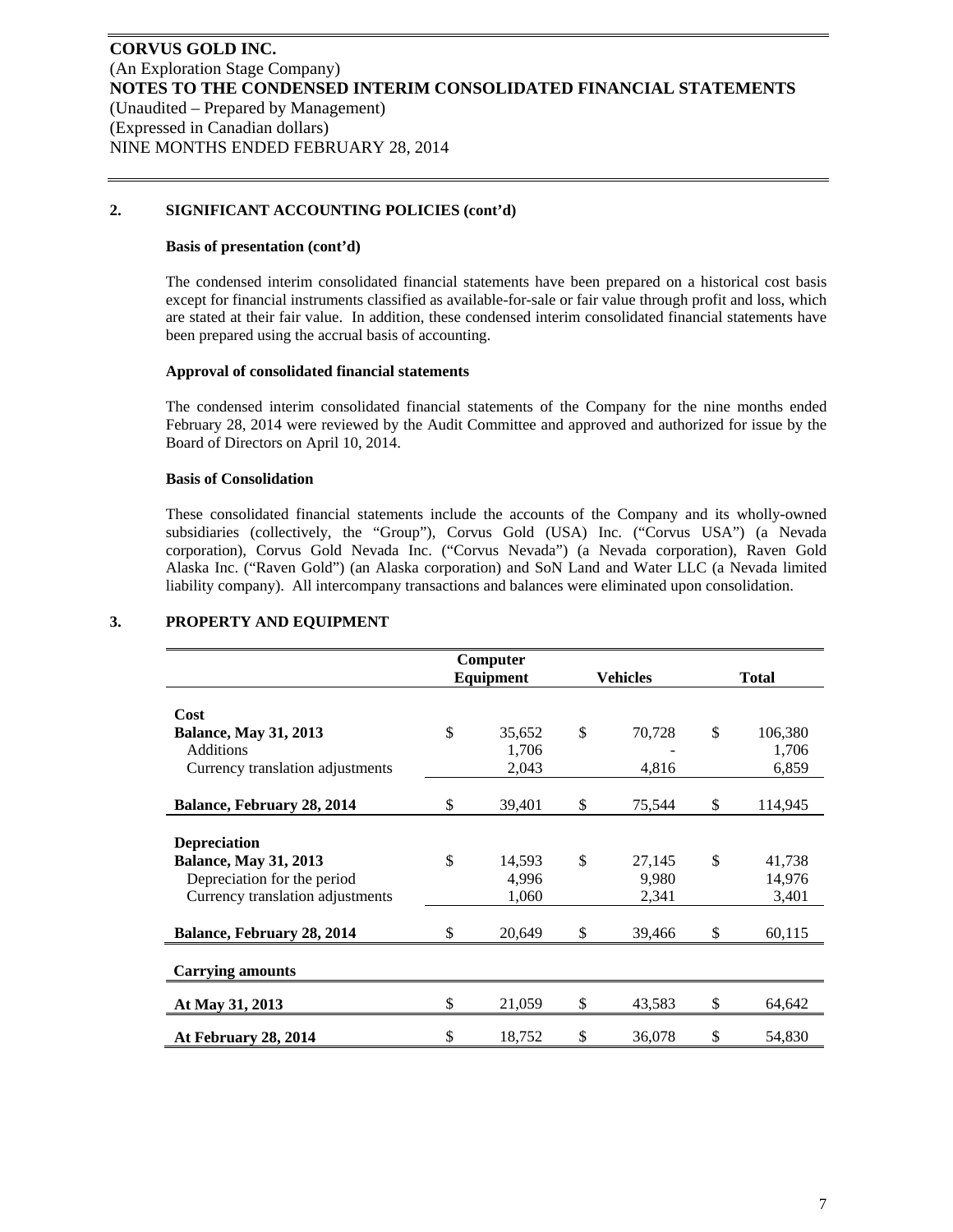# **4. RECLAMATION BOND**

As at February 28, 2014 the Company has not commenced development of any exploration and evaluation assets and accordingly a reasonable estimate of the timing of the cash flows cannot be made. The Company has posted non-interest bearing bonds totalling \$533,509 (USD 481,767) (May 31, 2013 - \$496,378 (USD 478,760)) with the Nevada Division of Minerals in the State of Nevada as security for these obligations. Fair value cannot be reasonably determined and accordingly the bonds have been recorded at historical cost, adjusted for current exchange rates.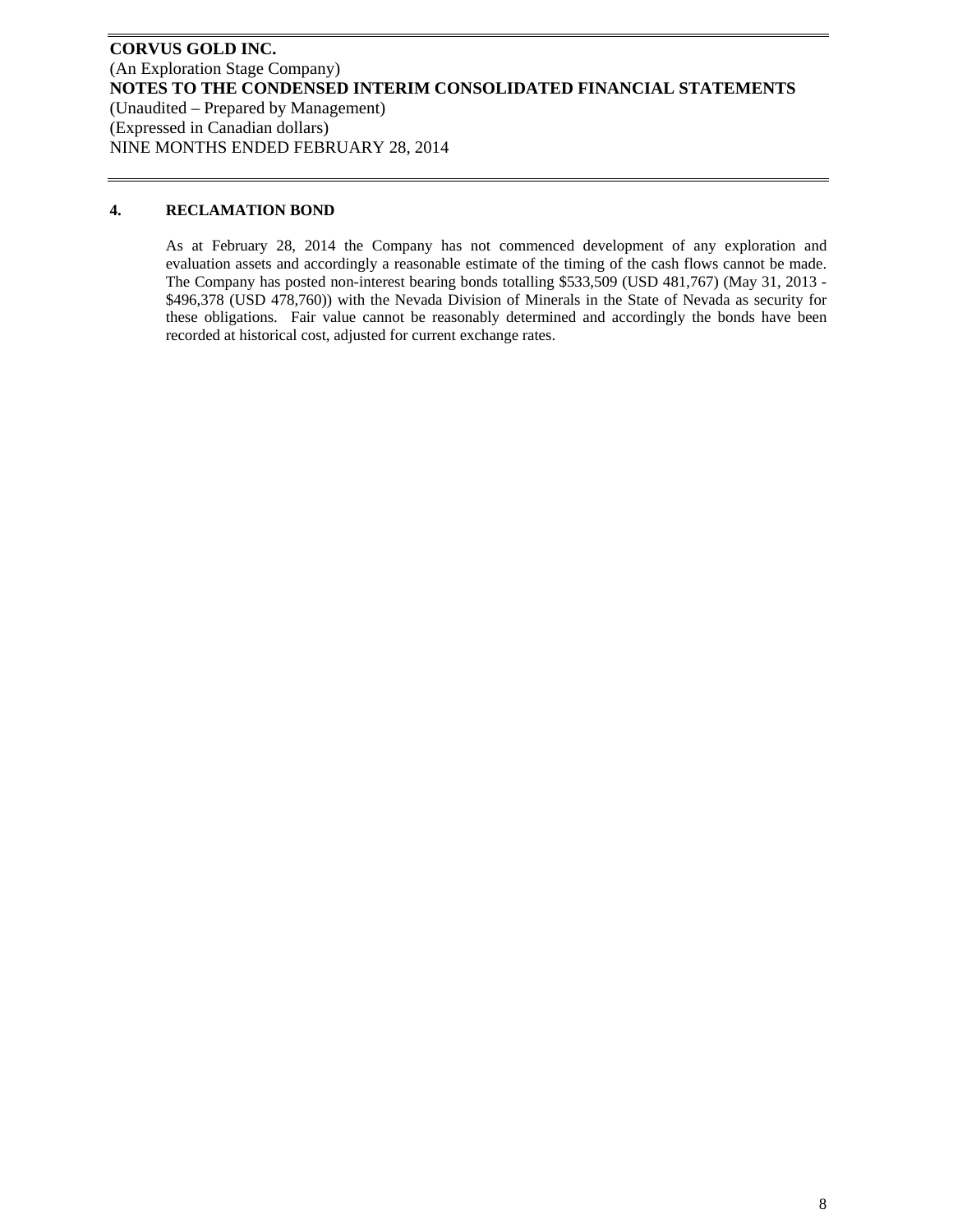# **CORVUS GOLD INC.** (An Exploration Stage Company) **NOTES TO THE CONDENSED INTERIM CONSOLIDATED FINANCIAL STATEMENTS**  (Unaudited – Prepared by Management) (Expressed in Canadian dollars) NINE MONTHS ENDED FEBRUARY 28, 2014

#### **5.EXPLORATION AND EVALUATION ASSETS**

Accumulated costs in respect of mineral tenures and mineral rights owned, leased or under option, consist of the following:

|                                   | West Pogo     | Chisna          | North Bullfrog   |    | <b>LMS</b>  | Terra           | Gerfaut              | <b>Total</b>     |
|-----------------------------------|---------------|-----------------|------------------|----|-------------|-----------------|----------------------|------------------|
|                                   | (note 5(b))   | (note 5(a))     | (notes 5(e))     |    | (note 5(c)) | (note 5(d))     | (note 5(f))          |                  |
| <b>Balance, May 31, 2013</b>      | \$<br>611,083 | \$<br>2,293,685 | \$<br>18,732,224 | -S | 2,655,888   | \$<br>3,737,452 | \$                   | 28,030,332<br>\$ |
| Acquisition costs:                |               |                 |                  |    |             |                 |                      |                  |
| Cash payments                     |               |                 |                  |    |             |                 |                      |                  |
| Common shares issued              |               |                 |                  |    |             |                 |                      |                  |
|                                   |               |                 |                  |    |             |                 |                      |                  |
| Deferred exploration costs:       |               |                 |                  |    |             |                 |                      |                  |
| Advance to contractors            |               |                 | (313, 420)       |    |             |                 |                      | (313, 420)       |
| Aircraft services                 |               |                 |                  |    |             | 1,778           |                      | 1,778            |
| Assay                             |               |                 | 1,463,540        |    |             |                 |                      | 1,463,540        |
| Drilling                          |               |                 | 2,248,376        |    |             |                 |                      | 2,248,376        |
| Equipment rental                  |               |                 | 242,926          |    |             | 840             |                      | 243,766          |
| Field costs                       |               | 11,483          | 186,624          |    | 294         | 8               | 2,817                | 201,226          |
| Geological/Geophysical            |               | 12,287          | 839,617          |    | 3,753       | 32,073          | 31                   | 887,761          |
| Land maintenance & tenure         | 3,373         | 110,492         | 1,366,655        |    | 20,701      | 95,735          |                      | 1,596,956        |
| Permits                           |               |                 | 5,047            |    |             |                 |                      | 5,047            |
| Professional fees                 |               |                 |                  |    |             | 7,341           |                      | 7,341            |
| <b>Studies</b>                    |               |                 | 632,856          |    |             |                 |                      | 632,856          |
| Transportation                    |               | 1,526           |                  |    | 1,125       |                 |                      | 2,651            |
| Travel                            |               | 7,072           | 169,337          |    |             | 4,442           | $\blacksquare$       | 180,851          |
|                                   | 3,373         | 142,860         | 6,841,558        |    | 25,873      | 142,217         | 2,848                | 7,158,729        |
| Total expenditures for the period | 3,373         | 142,860         | 6,841,558        |    | 25,873      | 142,217         | 2,848                | 7,158,729        |
| <b>Cost Recovery</b>              |               |                 |                  |    |             | (95, 957)       |                      | (95, 957)        |
| Write-off                         |               |                 |                  |    |             | (1,631,436)     | (2,848)              | (1,634,284)      |
| Proceeds on sale of property      |               |                 |                  |    |             | (2,152,276)     |                      | (2,152,276)      |
| Currency translation adjustments  | 41,848        | 166,179         | 1,626,753        |    | 182,477     |                 |                      | 2,017,257        |
| Balance, February 28, 2014        | \$<br>656,304 | \$<br>2,602,724 | \$<br>27,200,535 | \$ | 2,864,238   | \$              | \$<br>$\blacksquare$ | \$33,323,801     |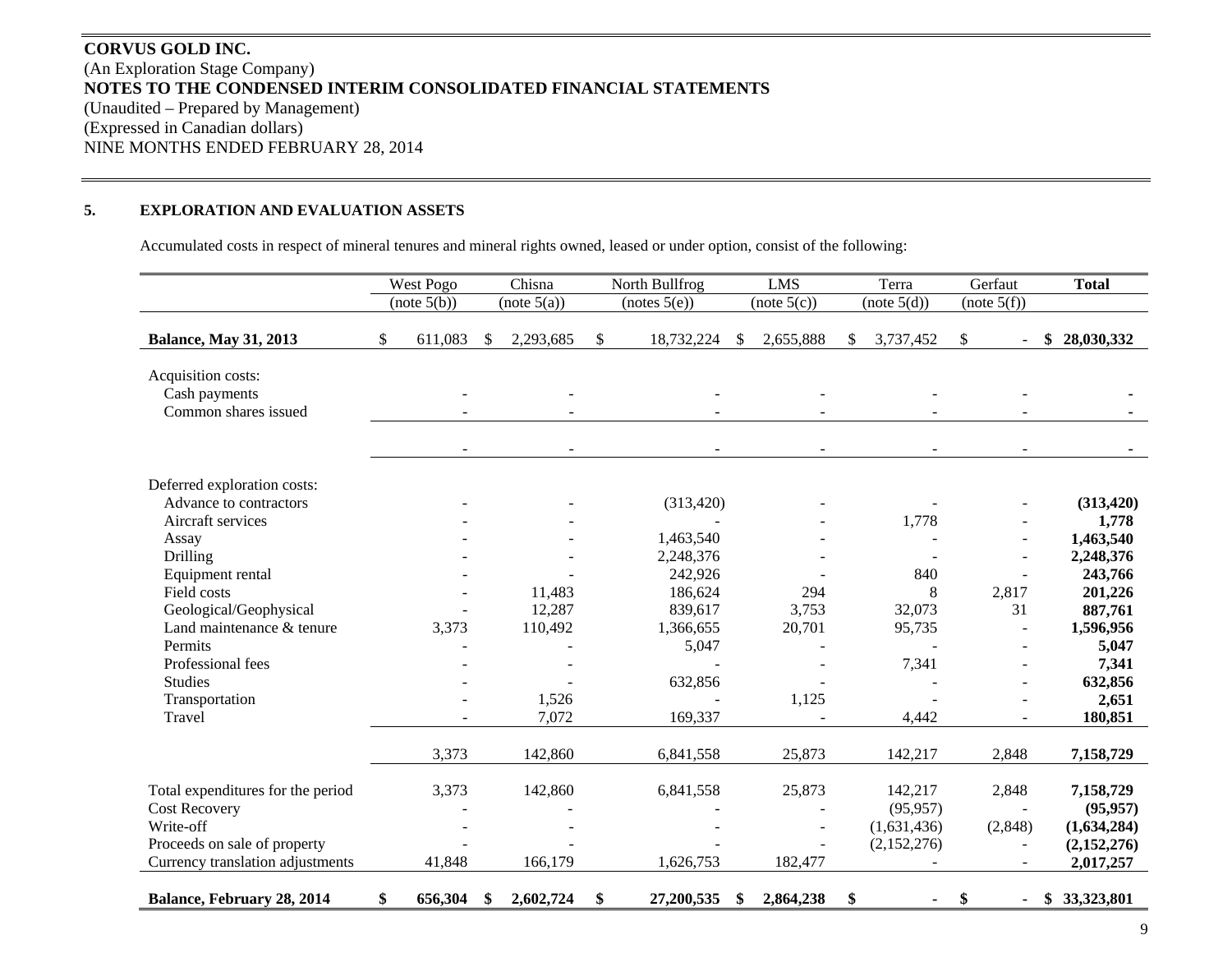On August 25, 2010, International Tower Hill Mines Ltd. ("ITH") completed a Plan of Arrangement (the "Arrangement") whereby its existing Alaska mineral properties (other than the Livengood project) and related assets and the North Bullfrog mineral property and related assets in Nevada were indirectly spun out into Corvus. As a consequence of the completion of the Arrangement, Corvus received an interest in the Terra, Chisna, LMS, West Pogo and North Bullfrog properties ("Spin-out Properties").

Pursuant to the Arrangement, the obligations and interests in the Spin-out Properties under the various property and related agreements have been transferred from ITH to the Company.

## **a) Chisna Property, Alaska**

The Chisna property is located in the eastern Alaska Range, Alaska, and is comprised of unpatented mineral claims owned 100% by the Company and fee simple lands leased from Ahtna Incorporated.

On November 2, 2009, ITH and Talon Gold Alaska, Inc. (ITH's wholly-owned Alaskan subsidiary) ("Talon Gold") entered into an agreement (as amended) with Ocean Park Ventures Corp. ("OPV"). Pursuant to the agreement, an Alaskan subsidiary of OPV ("Subco") and Raven Gold formed a joint venture (the "OPV/Raven JV") for the purpose of exploring and developing the Chisna property.

On November 7, 2012, OPV withdrew from the joint venture and thereby returned 100% of the Chisna Project to the Company.

On March 24, 2010, Raven Gold entered into a Mineral Exploration Agreement with Option to Lease with Ahtna Incorporated ("Ahtna"), an Alaska Native Regional Corporation, concerning approximately 26,516 hectares of fee simple lands in the Athell Area of Alaska surrounding or adjacent to some of the blocks of mineral claims owned by Raven Gold (the "Ahtna Agreement").

The key terms of the Ahtna Agreement include the following:

- exclusive right to explore, and the option to enter into a mining lease to develop and mine, the subject lands for a six-year period
- annual option payments of USD 1.00 USD 1.25 per acre
- minimum exploration expenditures of USD 4.00 USD 8.00 per acre, provided that if the agreement is not terminated at the end of any option year, the exploration expenditures for the next year become a firm commitment
- at the end of the third year, Raven Gold will release at least 50% of the original lands subject to the agreement
- preferential contracting, hiring and training practice for Ahtna shareholders or designees
- scholarship contributions to the Ahtna Heritage Foundation (USD 10,000/year, subject to increase for inflation)
- all surface work subject to Ahtna archaeological and cultural clearance

As at February 28, 2014, the Ahtna Agreement is in good standing and the Company has made the required option payments, and completed the minimum exploration expenditures and contributions.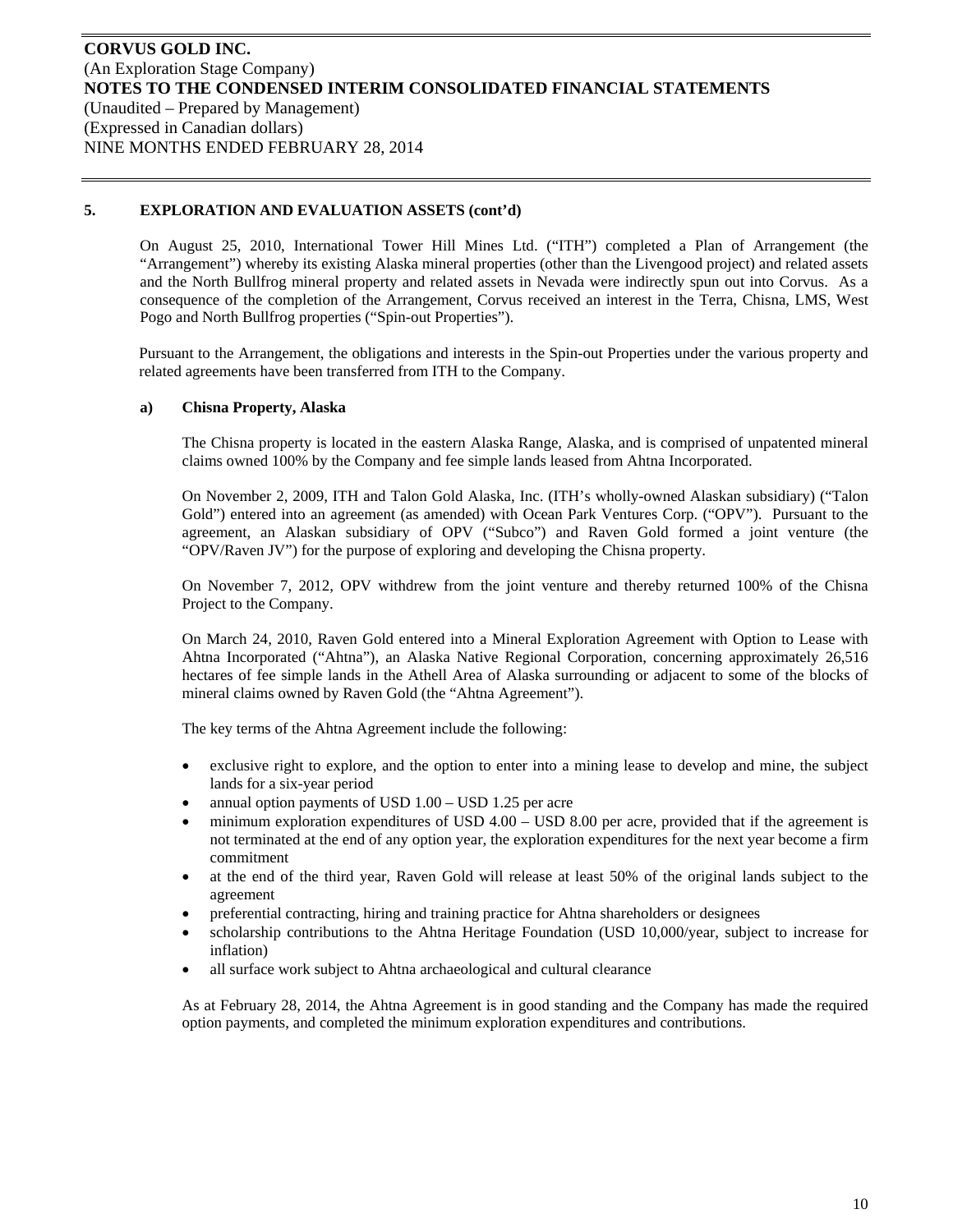## **a) Chisna Property, Alaska (cont'd)**

Upon Raven Gold having expended an aggregate of USD 1,000,000 (including 2,500 feet of core drilling) and having completed a feasibility study over some or all of the land subject to the exploration agreement within the six year term of the Ahtna Agreement, Raven Gold has the option to enter into a mining lease. The key terms of the mining lease include:

- exclusive mining rights for an initial term of ten years and so long thereafter as commercial production continues
- minimum exploration expenditures of USD 4.00 USD 9.00 per acre subject to the lease until commercial production is achieved, escalating over time
- advance minimum royalty payments of USD 6.00 USD 12.00 per acre escalating over time (50% deductible from production royalties)
- NSR production royalties for gold and silver scaled from 2.5% (gold price USD 550 per ounce or less) to 14% (gold price USD 1,900 per ounce or higher). 2.5% on base metals and 3% on all minerals other than gold, silver or base metals
- in the event Raven Gold acquires rights to minerals within the area subject to the lease, the acquired minerals lands are subject to a production royalty in favour of Ahtna of 2% of the gross value of any gold and silver and a NSR of 1% on base metals
- Ahtna is also entitled to receive an amount by which 20% of the net profits realized by Raven Gold from its mining operations on Ahtna minerals (10% in the case of non-Ahtna minerals) in any year exceed the aggregate royalties paid by Raven Gold to Ahtna in that year
- Ahtna has the right to acquire a working interest in the lands subject to the lease, which is to be greater than or equal to 10% but not more than 15%, upon Raven Gold having made a production decision, and in consideration, Ahtna will be required to fund ongoing operations after such exercise in an amount equal to 200% of Ahtna's percentage share of the pre-production expenditures incurred by Raven Gold (not including advance minimum royalty payments to Ahtna).

## **b) West Pogo Property, Alaska**

The West Pogo property is located approximately 50 kilometres north of Delta Junction, Alaska, and consists of unpatented mineral claims owned 100% by the Company.

On March 5, 2012, Raven Gold granted to Alix Resources Corp. ("Alix") the right to earn an interest in the West Pogo Property. In order to earn a 60% interest in the project, Alix is required to incur USD 5,000,000 in work expenditures on the project (with year one being USD 250,000) and pay annual payments of USD 25,000 (paid USD 25,000 on March 19, 2012) to Raven Gold, all over 5 years. Raven Gold will retain a 2 – 3% NSR royalty on the project, with Alix having the right to purchase 1% of the royalty for USD 1,000,000. Alix has the right to purchase Raven Gold's interest in the project by converting each 10% of interest into an additional 1% NSR. Alix has not made the 2013 option payment and has indicated it will be unable to proceed with the joint venture agreement, and the parties are currently negotiating the terms of Alix's withdrawal.

## **c) LMS Property, Alaska**

The LMS property consists of unpatented mineral claims owned 100% by the Company.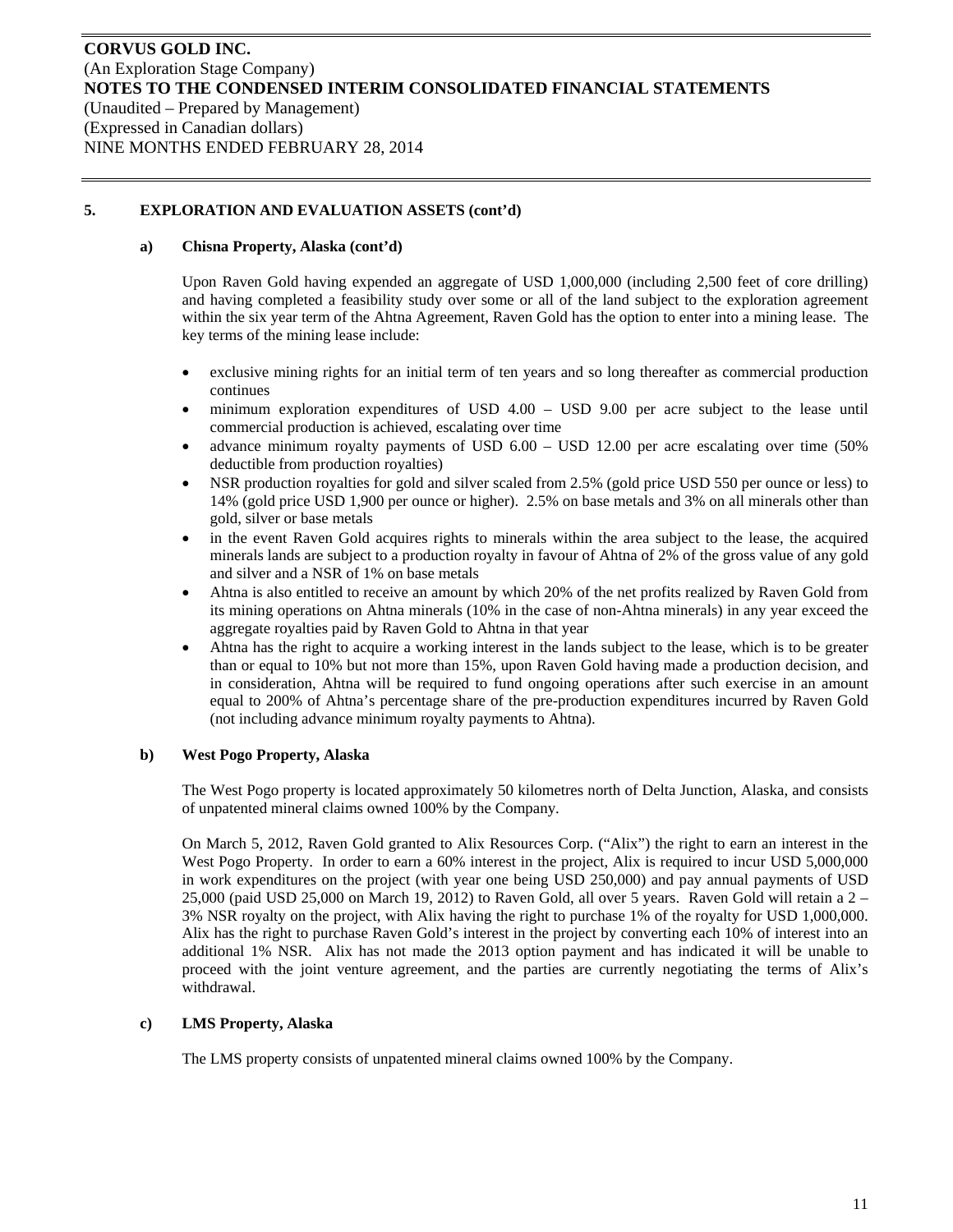## **d) Terra Property, Alaska**

The Terra Property consists of State of Alaska unpatented lode mining claims held by the Company and State of Alaska unpatented lode mining claims leased from an individual. The lease requires a payment on execution of USD 25,000 (paid), and advance minimum royalties of USD 25,000 on or before March 22, 2006 (paid), USD 50,000 on or before March 22, 2007 (paid), USD 75,000 on or before March 22, 2008 (paid), USD 100,000 on or before March 22, 2009 (paid) and each subsequent March 22 until March 22, 2015 (paid USD 100,000 on each of February 2, 2010, March 21, 2011, March 22, 2012, and March 21, 2013), and thereafter USD 125,000 until the expiry of the lease (all of which are recoverable from production royalties). The lessor is entitled to receive a NSR production royalty on gold equal to 3.0% if the gold price is USD 450 per ounce or lower and 4% if the gold price is USD 450 per ounce or higher, plus a NSR royalty of 4% on all other mineral products other than gold. 1% of the royalty may be purchased for USD 1,000,000 and a further 1% for USD 3,000,000.

On February 26, 2010, ITH signed a letter of intent ("LOI") to enter into a joint venture with American Mining Corporation ("AMC"), a private Nevada corporation, on the Terra Property. Pursuant to the LOI, an Alaskan subsidiary of AMC and Raven Gold were to form a joint venture with the aim of developing the Terra Property to production. On May 17, 2010, AMC assigned the Terra Project LOI to Terra Mining Corporation ("TMC"), a company incorporated under the laws of British Columbia. On September 15, 2010, Raven Gold and Terra Gold Corporation (a US subsidiary of TMC) ("TGC") entered into the formal joint venture agreement (as amended) to give effect to the joint venture ("Terra JV"). On March 1, 2011, TMC was acquired by, and became a wholly owned subsidiary of, WestMountain Index Advisor, Inc. a public company based in Denver, Colorado ("WestMountain").

Effective September 15, 2010, TGC will have an initial 51% interest in the Terra Property, subject to TGC funding an aggregate of USD 6,000,000 in direct exploration and development expenditures on or before December 31, 2013 with initial USD 1,000,000 being required prior to December 31, 2011. As part of the funding, TGC will pay Raven Gold an aggregate of USD 200,000 as payment for the camp and equipment previously constructed by ITH and acquired by Raven Gold (USD 33,000 received February 16, 2012, USD 67,000 received March 5, 2012 and USD 100,000 received on January 4, 2013).

TGC is required to pay to ITH, the former holder of the Terra Property, an aggregate of USD 300,000 (USD 300,000 received by ITH) in stages to December 31, 2012. TGC/TMC are required to deliver to ITH an aggregate of 750,000 common shares of TMC (now 750,000 WestMountain common shares) prior to December 31, 2012 (750,000 common shares received by ITH).

TGC has granted Raven Gold a sliding scale NSR royalty between 0.5% and 5% on all precious metal production for the Terra Property and a 1% NSR royalty on all base metal production.

If TGC fails to fund any portion of the initial first year commitment and eventual three year commitment, or if the required payments and shares are not delivered to ITH, Raven Gold will be entitled to terminate the agreement and retain 100% of the property.

After it has completed its initial USD 6,000,000 contribution, TGC will have the option to increase its interest in the project by 29% (to a total of 80%) by funding an additional USD 3,050,000 of development work. To exercise such option, TGC/TMC will be required to pay ITH an additional USD 150,000 and deliver an additional 250,000 common shares of WestMountain.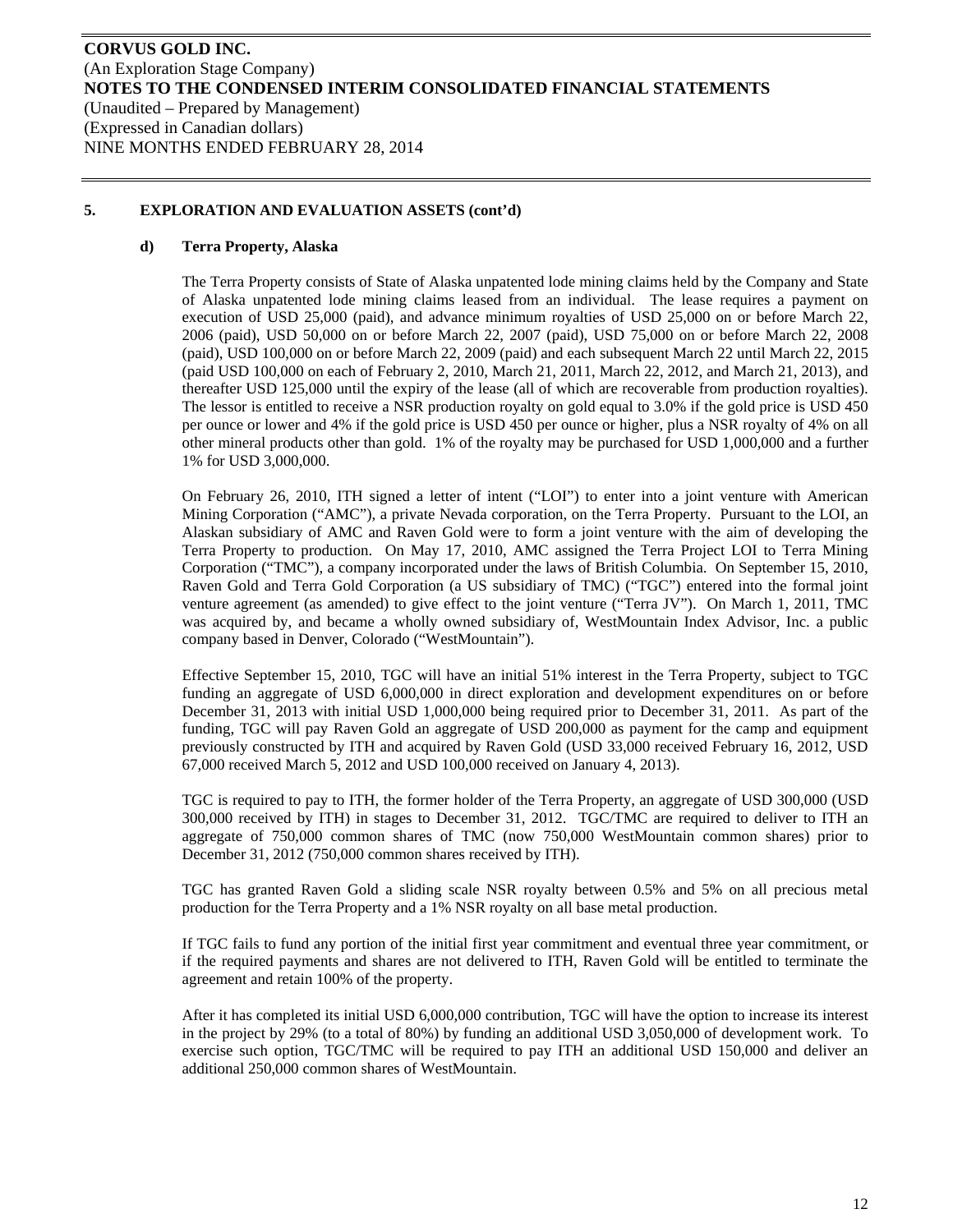#### **d) Terra Property, Alaska (cont'd)**

Following TGC having completed its initial contribution (if it does not elect to acquire an additional 29% interest) or having earned an 80% interest (if it does), each party will be required to contribute its pro rata share of further expenditures. Should the interest of Raven Gold be diluted below 10% as a consequence of it not funding its proportionate share of the joint venture expenditures, the residual interest of Raven Gold interest will be converted to an additional property wide 1% NSR royalty on all metals produced.

On February 14, 2014, Raven Gold completed the sale of its minority interest in the Terra Property to TGC for USD 1,800,000 (received) and 200,000 common shares of WestMountain (received on March 11, 2014 and valued at \$175,696). As a result, there was a net loss on sale of \$1,631,436 during the period ended February 28, 2014 (2013 - \$nil).

## **e) North Bullfrog Project, Nevada**

The Company's North Bullfrog project consists of certain leased patented lode mining claims and an additional 758 federal unpatented mining claims owned 100% by the Company.

## (i) **Interests acquired from Redstar Gold Corp.**

On October 9, 2009, a US subsidiary of ITH at the time (Corvus Nevada) completed the acquisition of all of the interests of Redstar Gold Corp. ("Redstar") and Redstar Gold U.S.A. Inc. ("Redstar US") in the North Bullfrog project, which consisted of the following leases:

- (1) Pursuant to a mining lease and option to purchase agreement made effective October 27, 2008 between Redstar and an arm's length limited liability company, Redstar has leased (and has the option to purchase) 12 patented mining claims referred to as the "Connection" property. The ten-year, renewable mining lease requires advance minimum royalty payments (recoupable from production royalties, but not applicable to the purchase price if the option to purchase is exercised) of USD 10,800 (paid) on signing and annual payments for the first three anniversaries of USD 10,800 (paid) and USD 16,200 for every year thereafter (paid to September 30, 2013). Redstar has an option to purchase the property (subject to the NSR royalty below) for USD 1,000,000 at any time during the life of the lease. Production is subject to a 4% NSR royalty, which may be purchased by the lessee for USD 1,250,000 per 1% (USD 5,000,000 for the entire royalty).
- (2) Pursuant to a mining lease made and entered into as of May 8, 2006 between Redstar and two arm's length individuals, Redstar has leased 3 patented mining claims which form part of the North Bullfrog project holdings. The lease is for an initial term of 10 years, and for so long thereafter as mining activities continue on the claims or contiguous claims held by the lessee. The lessee is required to pay advance minimum royalty payments (recoupable from production royalties) of USD 4,000 on execution, USD 3,500 on each of May 8, 2007, 2008 and 2009 (paid), USD 4,500 on May 8, 2010 and each anniversary thereafter, adjusted for inflation (paid to May 8, 2013). The lessor is entitled to receive a 2% NSR royalty on all production, which may be purchased by the lessee for USD 1,000,000 per 1% (USD 2,000,000 for the entire royalty).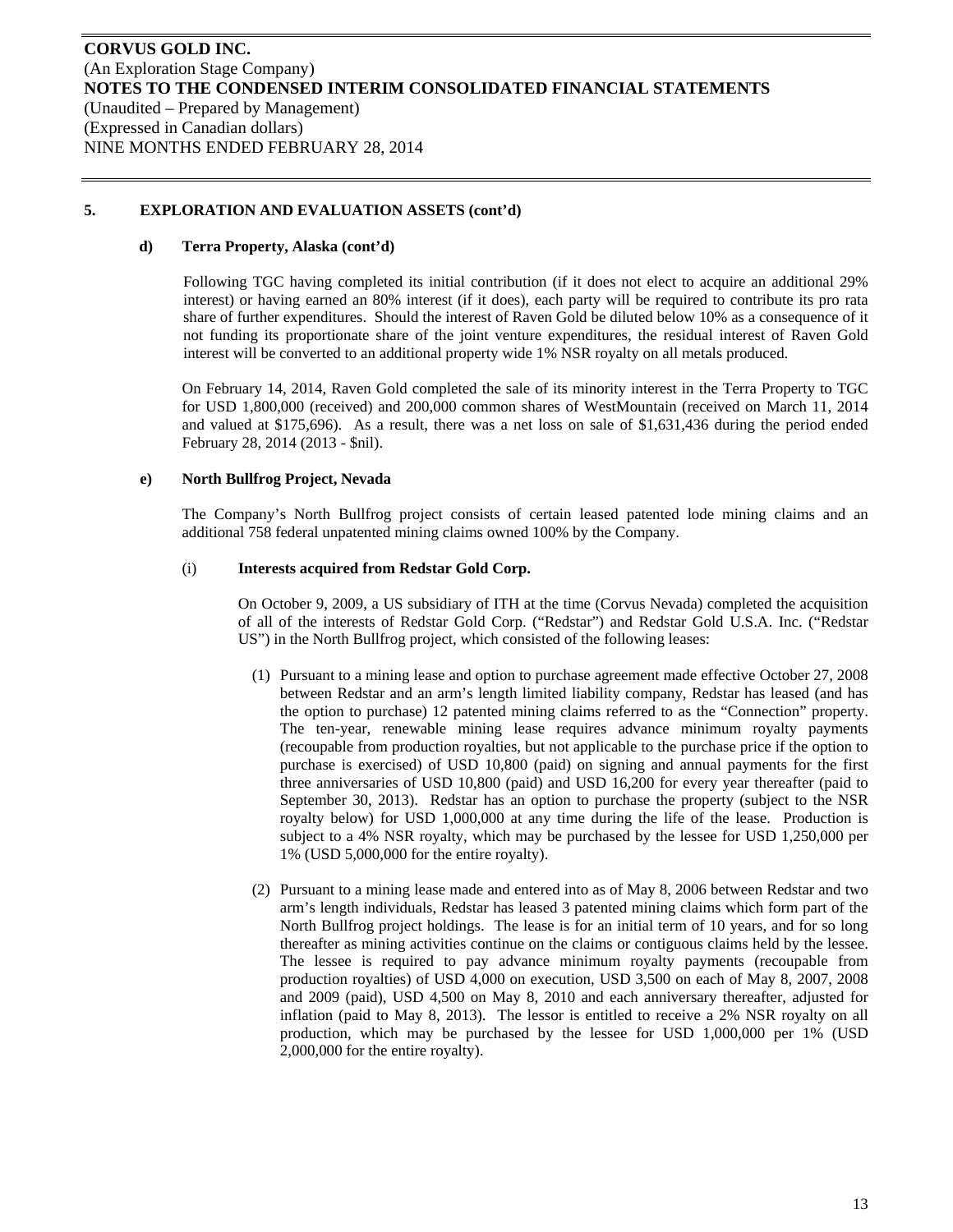#### **e) North Bullfrog Project, Nevada (cont'd)**

#### (i) **Interests acquired from Redstar Gold Corp. (cont'd)**

- (3) Pursuant to a mining lease made and entered into as of May 8, 2006 between Redstar and an arm's length private Nevada corporation, Redstar has leased 2 patented mining claims which form part of the North Bullfrog project holdings. The lease is for an initial term of 10 years, and for so long thereafter as mining activities continue on the claims or contiguous claims held by the lessee. The lessee is required to pay advance minimum royalty payments (recoupable from production royalties) of USD 2,000 on execution, USD 2,000 on each of May 8, 2007, 2008 and 2009 (paid), USD 3,000 on May 8, 2010 and each anniversary thereafter, adjusted for inflation (paid to May 8, 2013). The lessor is entitled to receive a 3% NSR royalty on all production, which may be purchased by the lessee for USD 850,000 per 1% (USD 2,550,000 for the entire royalty).
- (4) Pursuant to a mining lease made and entered into as of May 16, 2006 between Redstar and an arm's length individual, Redstar has leased 12 patented mineral claims which form part of the North Bullfrog project holdings. The lease is for an initial term of 10 years, and for so long thereafter as mining activities continue on the claims or contiguous claims held by the lessee. The lessee is required to pay advance minimum royalty payments (recoupable from production royalties) of USD 20,500 on execution and USD 20,000 on each anniversary thereafter (paid to May 16, 2013). The lessor is entitled to receive a 4% NSR royalty on all production, which may be purchased by the lessee for USD 1,000,000 per 1% (USD 4,000,000 for the entire royalty).
- (5) Pursuant to a mining lease made and entered into as of May 22, 2006 between Redstar and two arm's length individuals, Redstar has leased 3 patented mineral claims which form part of the North Bullfrog project holdings. The lease is for an initial term of 10 years, and for so long thereafter as mining activities continue on the claims or contiguous claims held by the lessee. The lessee is required to pay advance minimum royalty payments (recoupable from production royalties) of USD 8,000 on execution, USD 4,800 on each of May 22, 2007, 2008 and 2009 (paid), USD 7,200 on May 22, 2010 and each anniversary thereafter, adjusted for inflation (paid to May 22, 2013). The lessor is entitled to receive a 2% NSR royalty on all production, which may be purchased by the lessee for USD 1,000,000 per 1% (USD 2,000,000 for the entire royalty).
- (6) Pursuant to a mining lease made and entered into as of June 16, 2006 between Redstar and an arm's length individual, Redstar has leased one patented mineral claims which form part of the North Bullfrog project holdings. The lease is for an initial term of 10 years, and for so long thereafter as mining activities continue on the claims or contiguous claims held by the lessee. The lessee is required to pay advance minimum royalty payments (recoupable from production royalties) of USD 2,000 on execution, USD 2,000 on each of June 16, 2007, 2008 and 2009 (paid), USD 3,000 on June 16, 2010 and each anniversary thereafter, adjusted for inflation (paid to June 16, 2013). The lessor is entitled to receive a 2% NSR royalty on all production, which may be purchased by the lessee for USD 1,000,000 per 1% (USD 2,000,000 for the entire royalty).

As a consequence of the acquisition of Redstar and Redstar US's interest in the foregoing leases, Corvus Nevada is now the lessee under all of such leases. The Company acquired all of the shares of Corvus Nevada on August 26, 2010 upon the completion of the Arrangement.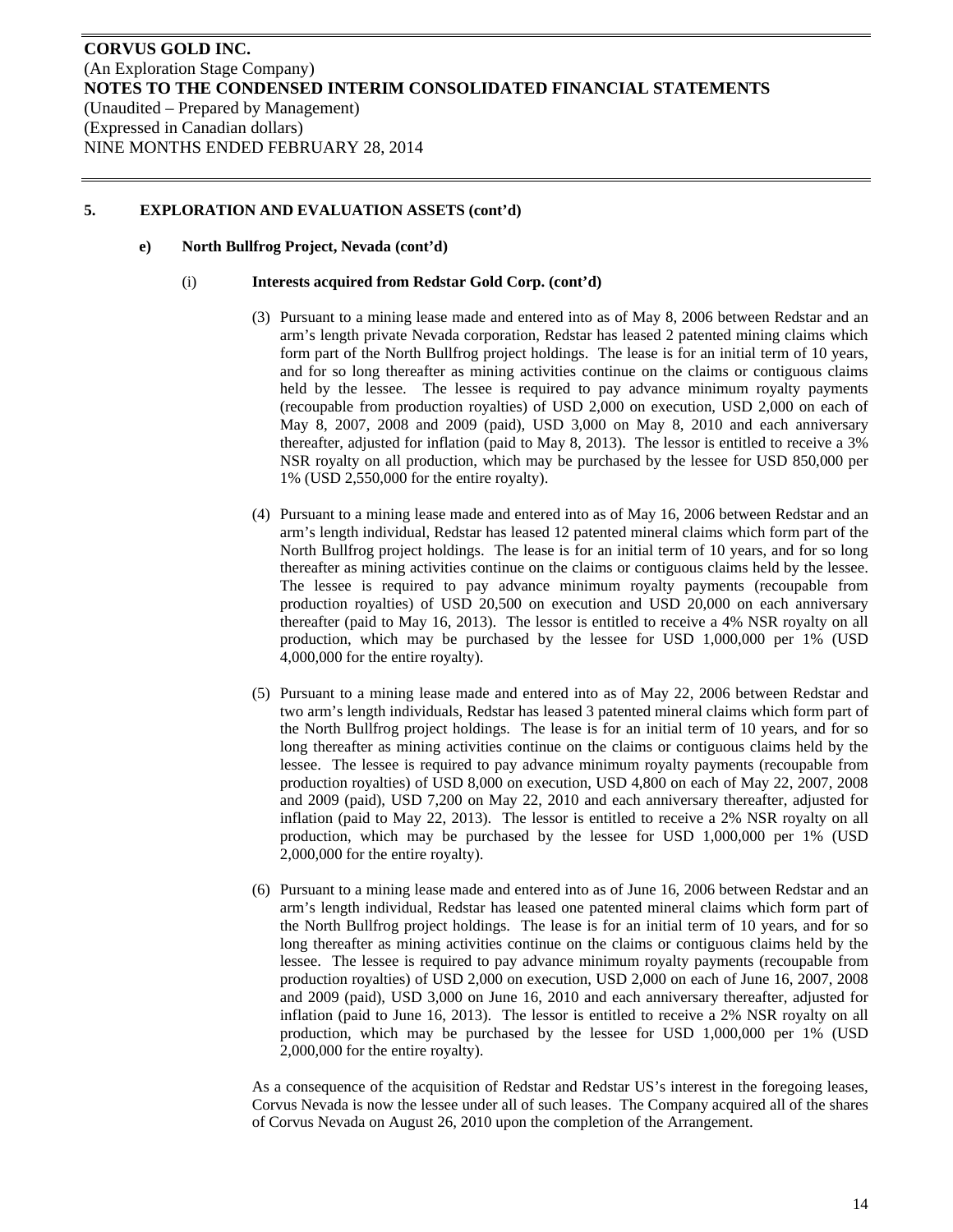## **e) North Bullfrog Project, Nevada (cont'd)**

#### (ii) **Interests acquired directly by Corvus Nevada**

- (1) Pursuant to a mining lease and option to purchase agreement made effective December 1, 2007 between Corvus Nevada and a group of arm's length limited partnerships, Corvus Nevada has leased (and has the option to purchase) patented mining claims referred to as the "Mayflower" claims which form part of the North Bullfrog project. The terms of the lease/option are as follows:
	- ¤ *Terms*: Initial term of five years, commencing December 1, 2007, with the option to extend the lease for an additional five years. The lease will continue for as long thereafter as the property is in commercial production or, alternatively, for an additional three years if Corvus Nevada makes advance minimum royalty payments of USD 100,000 per year (which are recoupable against actual production royalties).
	- ¤ *Lease Payments*: USD 5,000 (paid) and 25,000 common shares of ITH (delivered) following regulatory acceptance of the transaction; and an additional USD 5,000 and 20,000 common shares on each of the first through fourth lease anniversaries (paid and issued). Pursuant to an agreement with the lessors, in lieu of the 20,000 ITH shares due December 1, 2010, Corvus Nevada paid USD 108,750 on November 10, 2010 and delivered 46,250 common shares of the Company on December 2, 2010. If Corvus Nevada elects to extend the lease for a second five-year term, it will pay USD 10,000 and deliver 50,000 common shares of ITH upon election being made, and an additional 50,000 common shares of ITH on each of the fifth through ninth anniversaries (USD 10,000 paid on October 31, 2012 and November 13, 2013 and 50,000 common shares of ITH delivered on October 25, 2012 and November 25, 2013).
	- ¤ *Work Commitments*: USD 100,000 per year for the first three years (incurred), USD 200,000 per year for the years  $4 - 6$  (incurred) and USD 300,000 for the years  $7 - 10$ . Excess expenditures in any year may be carried forward. If Corvus Nevada does not incur the required expenditures in year one, the deficiency is required to be paid to the lessors.
	- ¤ *Retained Royalty*: Corvus Nevada will pay the lessors a NSR royalty of 2% if the average gold price is USD 400 per ounce or less, 3% if the average gold price is between USD 401 and USD 500 per ounce and 4% if the average gold price is greater than USD 500 per ounce.
- (2) Pursuant to a mining lease and option to purchase made effective March 1, 2011 between Corvus Nevada and an arm's length individual, Corvus Nevada has leased, and has the option to purchase, 2 patented mineral claims which form part of the North Bullfrog project holdings. The lease is for an initial term of 10 years, subject to extension for an additional 10 years (provided advance minimum royalties are timely paid), and for so long thereafter as mining activities continue on the claims. The lessee is required to pay advance minimum royalty payments (recoupable from production royalties, but not applicable to the purchase price if the option to purchase is exercised) of USD 20,000 on execution (paid), USD 25,000 on each of March 1, 2012 (paid), 2013 (paid) and 2014 (paid), USD 30,000 on March 1, 2015 and each anniversary thereafter, adjusted for inflation. The lessor is entitled to receive a 2% NSR royalty on all production. The lessee may purchase the royalty for USD 1,000,000 per 1%. If the lessee purchases the entire royalty (USD 2,000,000) the lessee will also acquire all interest of the lessor in the subject property.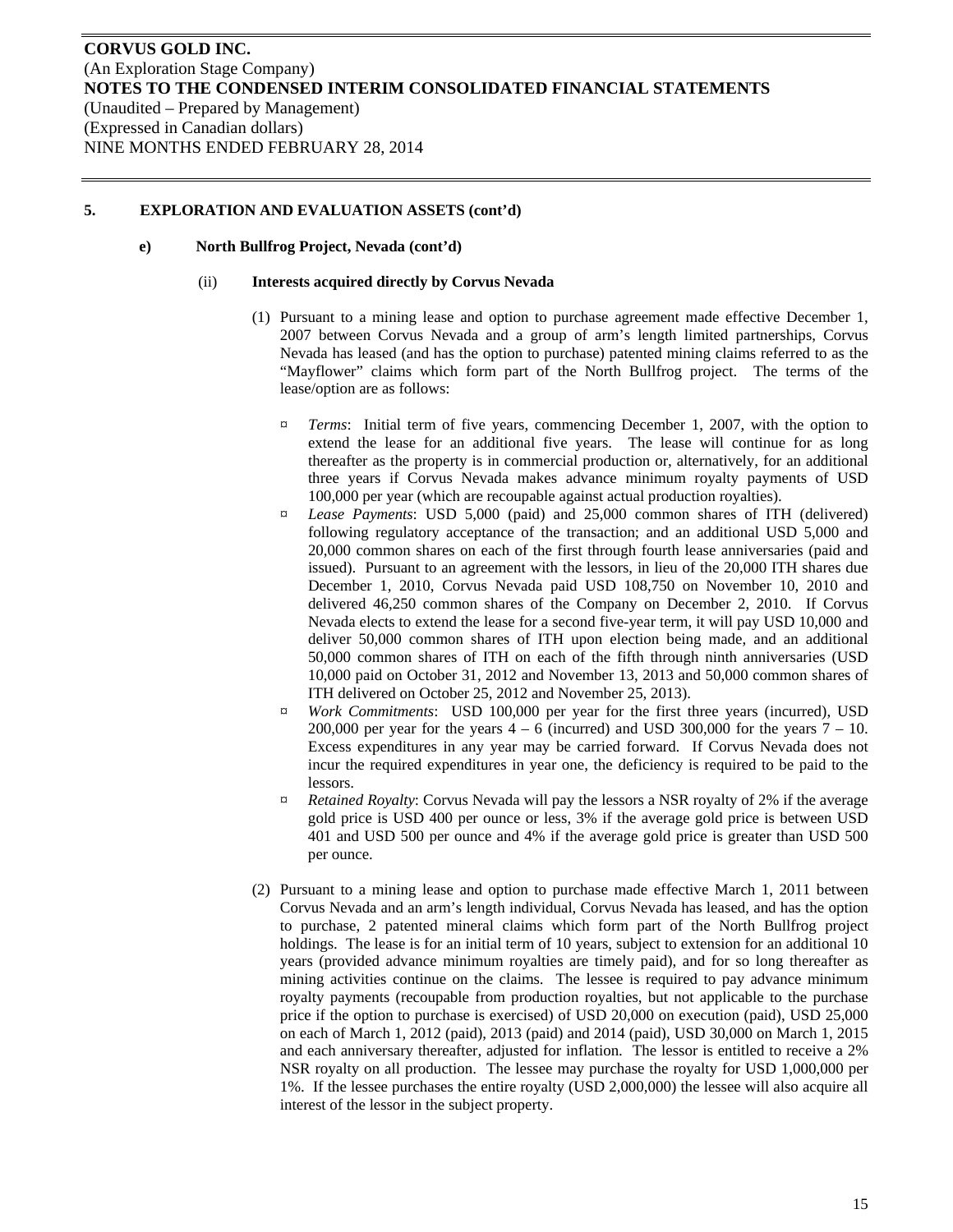#### **e) North Bullfrog Project, Nevada (cont'd)**

#### (ii) **Interests acquired directly by Corvus Nevada (cont'd)**

(3) Pursuant to a purchase agreement made effective March 28, 2013, Corvus Nevada has agreed to purchase the surface rights of five patented mining claims owned by two arm's length individuals for USD 160,000 payable on closing (March 28, 2013). The Terms include payment by Corvus Nevada of a fee of USD 0.02 per ton of overburden to be stored on the property, subject to payment of a minimum of 12 million short tons. The minimum tonnage fee (USD 240,000 (note 6)) bears interest at 4.77% per annum from closing and is evidenced by a promissory note due on the sooner of the commencing of use of the property for waste materials storage or December 31, 2015.

#### **f) Gerfaut Property, Quebec**

On February 2, 2012, the Company signed an agreement ("Gerfaut Agreement") with respect to an option/joint venture with Les Ressources Tectonic Inc. ("LRT"), an arm's length private company, whereby the Company may acquire up to an 80% interest in the Gerfaut Property ("Gerfaut claims"), consisting of 60 mineral claims located in Northern Quebec.

During the period ended May 31, 2013, the Company terminated the Gerfaut Agreement. As a result, the Company wrote-off exploration and evaluations costs of \$2,848 during the period ended February 28, 2014 (2013 - \$nil).

#### **Acquisitions**

The acquisition of title to mineral properties is a detailed and time-consuming process. The Company has taken steps, in accordance with industry norms, to verify title to mineral properties in which it has an interest. Although the Company has taken every reasonable precaution to ensure that legal title to its properties is properly recorded in the name of the Company (or, in the case of an option, in the name of the relevant optionor), there can be no assurance that such title will ultimately be secured.

#### **Environmental Expenditures**

The operations of the Company may in the future be affected from time to time in varying degrees by changes in environmental regulations, including those for future removal and site restoration costs. Both the likelihood of new regulations and their overall effect upon the Company vary greatly and are not predictable. The Company's policy is to meet or, if possible, surpass standards set by relevant legislation by application of technically proven and economically feasible measures.

Environmental expenditures that relate to ongoing environmental and reclamation programs are charged against earnings as incurred or capitalized and amortized depending on their future economic benefits. Estimated future removal and site restoration costs, when the ultimate liability is reasonably determinable, are charged against earnings over the estimated remaining life of the related business operation, net of expected recoveries. The Company has determined as of February 28, 2014, the disturbances to earth is minimal, therefore has not recorded provisions for environmental expenditures.

## **6. PROMISSORY NOTE PAYABLE**

As at March 28, 2013 the Company issued a promissory note payable of USD 240,000 (May 31, 2013 – USD 240,000) bearing interest at 4.77% per annum due on the sooner of the commencing of use of the property for waste materials storage as stated in note 5(e)(ii)(3) or December 31, 2015.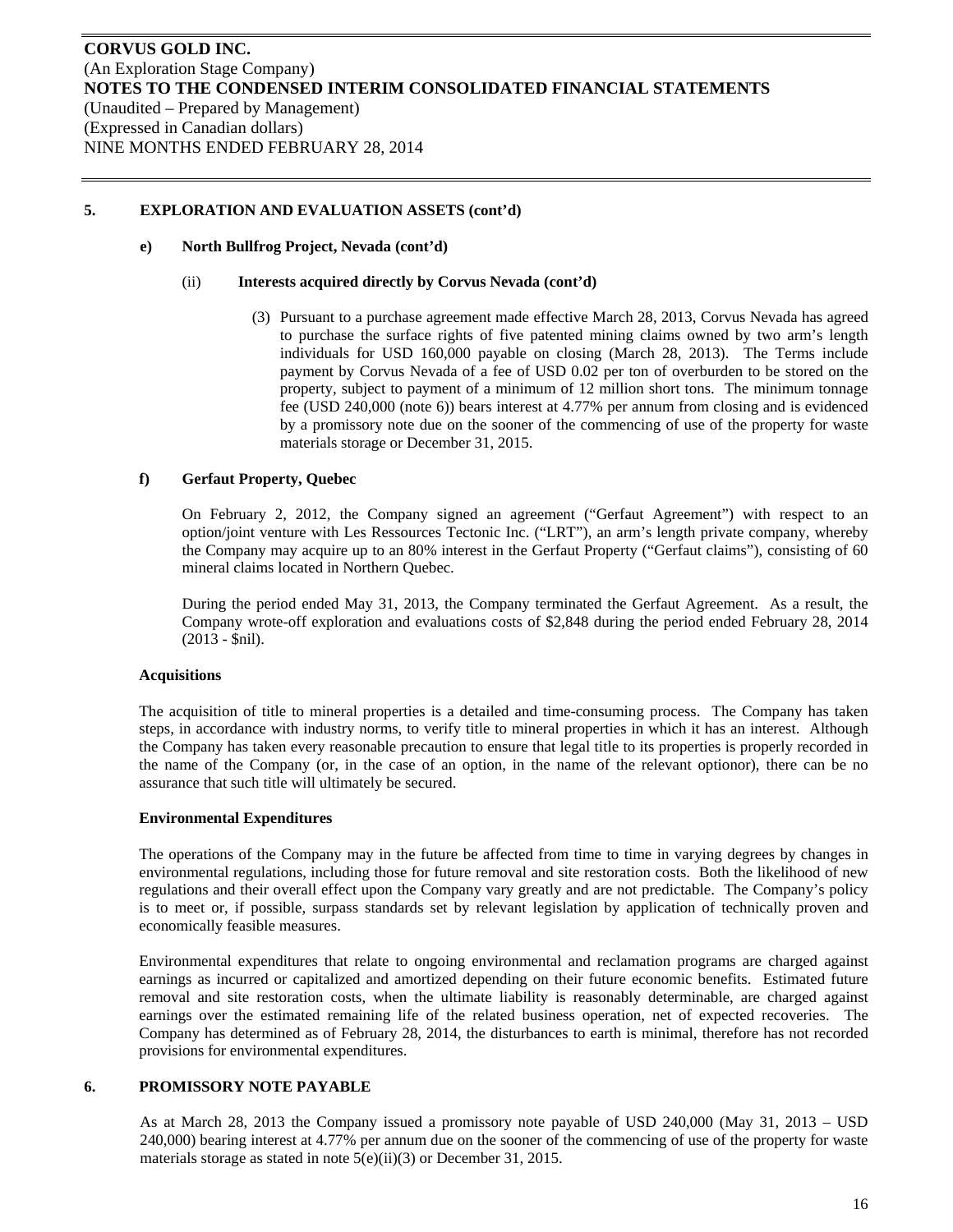## **7. SHARE CAPITAL**

#### **Authorized**

Unlimited common shares without par value.

#### **Share issuances**

During the period ended February 28, 2014:

- a) On November 25, 2013, the Company closed a non-brokered private placement equity financing and issued 5,230,000 common shares at a price of \$1.00 per share for gross proceeds of \$5,230,000. A finder's fee equal to 5% of the proceeds raised from the sale of 420,000 common shares was paid, amounting to \$21,000. In connection with the financing, the Company paid an additional \$19,312 in share issuance costs.
- b) An aggregate of 70,000 shares were issued on exercise of 70,000 stock options for gross proceeds of \$48,300.

#### **Stock options**

Stock options awarded to employees and non-employees by the Company are measured and recognized in the Consolidated Statement of Comprehensive loss or added to exploration and evaluation assets at the fair value of the award. The fair value of all forms of share-based payments is charged to operations or capitalized to exploration and evaluation assets over the vesting period of the options granted. Fair value is estimated using the Black-Scholes option pricing model.

The Company has adopted an incentive stock option plan (the "2010 Plan"). The essential elements of the 2010 Plan provide that the aggregate number of common shares of the Company's share capital that may be made issuable pursuant to options granted under the 2010 Plan (together with any other shares which may be issued under other share compensation plans of the Company) may not exceed 10% of the number of issued shares of the Company at the time of the granting of the options. Options granted under the 2010 Plan will have a maximum term of ten years. The exercise price of options granted under the 2010 Plan will not be less than the greater of the market price of the common shares (as defined by the Toronto Stock Exchange ("TSX"), currently defined as the 5 day volume weighted average price for the 5 trading days immediately preceding the date of grant) or the closing market price of the Company's common shares for the trading day immediately preceding the date of grant), or such other price as may be agreed to by the Company and accepted by the TSX. Options granted under the 2010 Plan vest immediately, unless otherwise determined by the directors at the date of grant.

Pursuant to the 2010 Plan, on August 16, 2013, the Company granted incentive stock options to officers, directors, consultants and employees of the Company to purchase 2,470,000 common shares in the share capital of the Company. The options are exercisable on or before August 16, 2018 at a price of \$0.76 per share. The options will vest as to one-third on August 16, 2013, one-third on August 16, 2014, and the balance on August 16, 2015.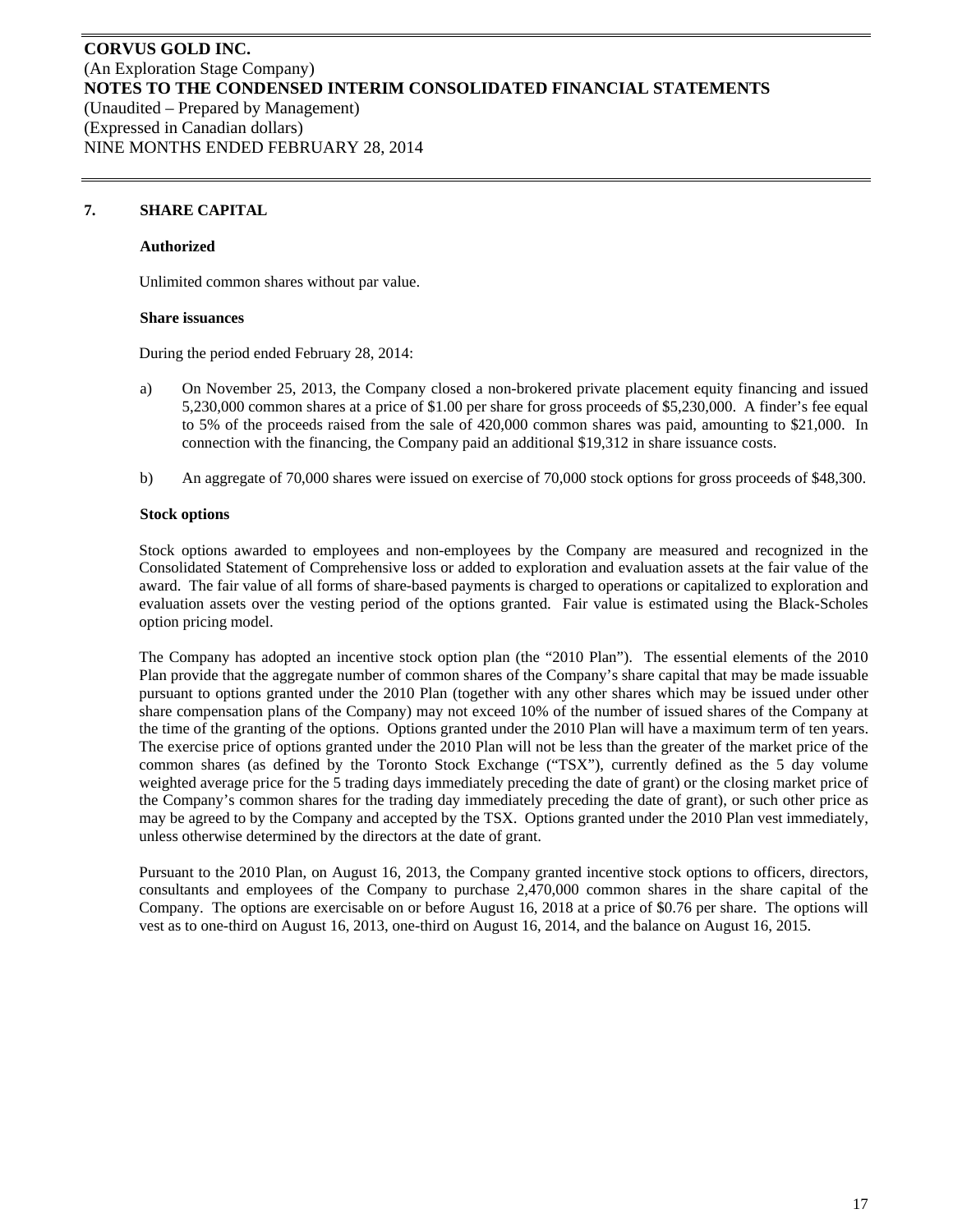#### **7. SHARE CAPITAL (cont'd)**

#### **Stock options (cont'd)**

A summary of the status of the stock option plan as of February 28, 2014, and May 31, 2013, and changes during the periods are presented below:

|                                                                       | <b>February 28, 2014</b>                        |                                                 | May 31, 2013                                      |                                                        |  |  |
|-----------------------------------------------------------------------|-------------------------------------------------|-------------------------------------------------|---------------------------------------------------|--------------------------------------------------------|--|--|
|                                                                       | Number of<br><b>Options</b>                     | Weighted<br>Average<br><b>Exercise</b><br>Price | Number of<br><b>Options</b>                       | Weighted<br>Average<br><b>Exercise</b><br><b>Price</b> |  |  |
| Balance, beginning of the period<br>Granted<br>Exercised<br>Forfeited | 4,075,234<br>2,470,000<br>(70,000)<br>(300,000) | \$.<br>0.88<br>0.76<br>(0.69)<br>(0.81)         | 4,300,000<br>3,145,000<br>(3,329,766)<br>(40,000) | \$<br>0.72<br>0.97<br>(0.77)<br>(0.82)                 |  |  |
| Balance, end of the period                                            | 6,175,234                                       | S<br>0.84                                       | 4,075,234                                         | \$<br>0.88                                             |  |  |

The weighted average share price for the options exercised during the period ended February 28, 2014 was \$0.76 (May 31, 2013 - \$1.07). The weighted average remaining contractual life of options outstanding at February 28, 2014 was 3.72 years (May 31, 2013 – 3.90 years).

Stock options outstanding are as follows:

|                            |                 | <b>February 28, 2014</b> |                          | May 31, 2013                   |                |                    |  |  |
|----------------------------|-----------------|--------------------------|--------------------------|--------------------------------|----------------|--------------------|--|--|
|                            |                 | <b>Number</b>            | <b>Exercisable</b>       |                                |                | <b>Exercisable</b> |  |  |
|                            | <b>Exercise</b> | of                       | at Period-               | <b>Exercise</b>                | Number of      | at Year-           |  |  |
| <b>Expiry Date</b>         | <b>Price</b>    | <b>Options</b>           | End                      | <b>Price</b>                   | <b>Options</b> | End                |  |  |
| May 30, 2013               |                 |                          |                          |                                |                |                    |  |  |
| (extended)<br>August<br>to | 17,             |                          |                          |                                |                |                    |  |  |
| 2013)                      | \$              |                          | $\overline{\phantom{a}}$ | \$.<br>0.69                    | 70,000         | 70,000             |  |  |
| September 27, 2014         | \$<br>1.08      | 150,000                  | 150,000                  | \$.<br>1.08                    | 150,000        | 112,500            |  |  |
| July 29, 2016              | \$<br>0.50      | 483.334                  | 483.334                  | \$<br>0.50                     | 583,334        | 366,664            |  |  |
| November 17, 2016          | \$<br>0.67      | 210,000                  | 210,000                  | \$.<br>0.67                    | 210,000        | 140,000            |  |  |
| May 29, 2017               | \$<br>0.92      | 300,000                  | 200,000                  | \$<br>0.92                     | 300,000        | 200,000            |  |  |
| September 19, 2017         | 0.96            | 2,561,900                | 1,630,226                | \$<br>0.96                     | 2.761.900      | 765,230            |  |  |
| August 16, 2018            | 0.76<br>\$      | 2,470,000                | 823.332                  | \$<br>$\overline{\phantom{a}}$ |                |                    |  |  |
|                            |                 | 6,175,234                | 3,496,892                |                                | 4,075,234      | 1,654,394          |  |  |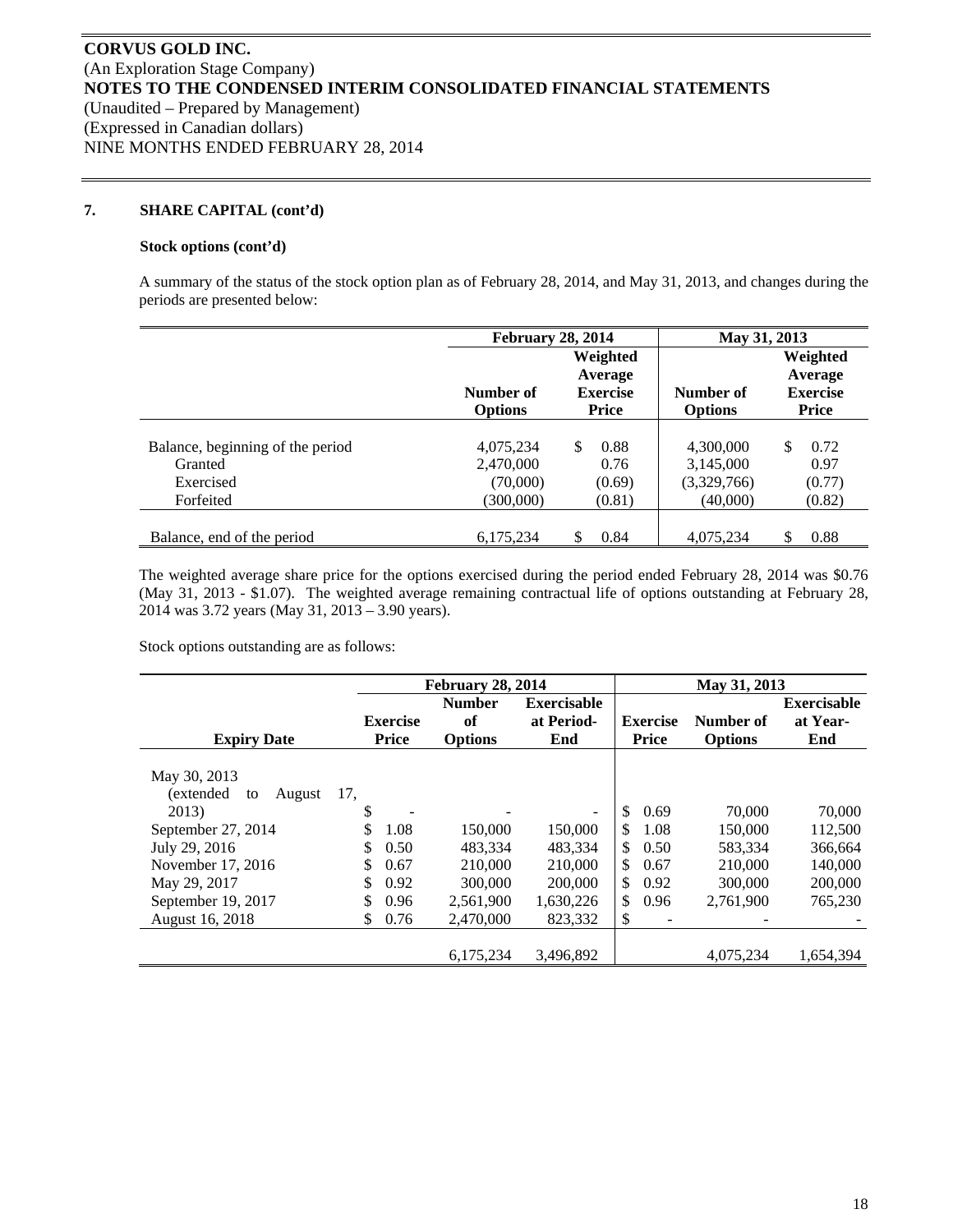#### **7. SHARE CAPITAL (cont'd)**

#### **Share-based payments**

The Company uses the fair value method for determining share-based payment charges for all options granted during the periods. The fair value of options granted was \$1,449,654 (2013 - \$2,425,846), determined using the Black-Scholes option pricing model based on the following weighted average assumptions:

| For the nine months ended February 28, | 2014    | 2013       |
|----------------------------------------|---------|------------|
|                                        |         |            |
| Risk-free interest rate                | 1.96%   | 1.40%      |
| Expected life of options               | 5 years | 4.86 years |
| Annualized volatility                  | 100%    | 100%       |
| Dividend yield                         | 0.0%    | 0.0%       |
| Exercise price                         | \$0.76  | \$0.97     |
|                                        |         |            |
| Fair value per share                   | \$0.59  | \$0.77     |

Share-based payment charges have been allocated as follows:

| For the nine months ended February 28,                     |     | 2014      |    | 2013      |  |  |
|------------------------------------------------------------|-----|-----------|----|-----------|--|--|
|                                                            |     |           |    |           |  |  |
| Consulting                                                 | \$  | 367,039   | \$ | 325,319   |  |  |
| Investor relations                                         |     | 245,764   |    | 321,228   |  |  |
| Professional fees                                          |     | 55,153    |    | 124,047   |  |  |
| Wages and benefits                                         |     | 655,541   |    | 690,051   |  |  |
|                                                            |     |           |    |           |  |  |
|                                                            |     | 1,323,497 |    | 1,460,645 |  |  |
| Exploration and evaluation assets – Geological/geophysical |     | 41,184    |    | 59,284    |  |  |
|                                                            |     |           |    |           |  |  |
|                                                            | \$. | 1,364,681 | S  | 1,519,929 |  |  |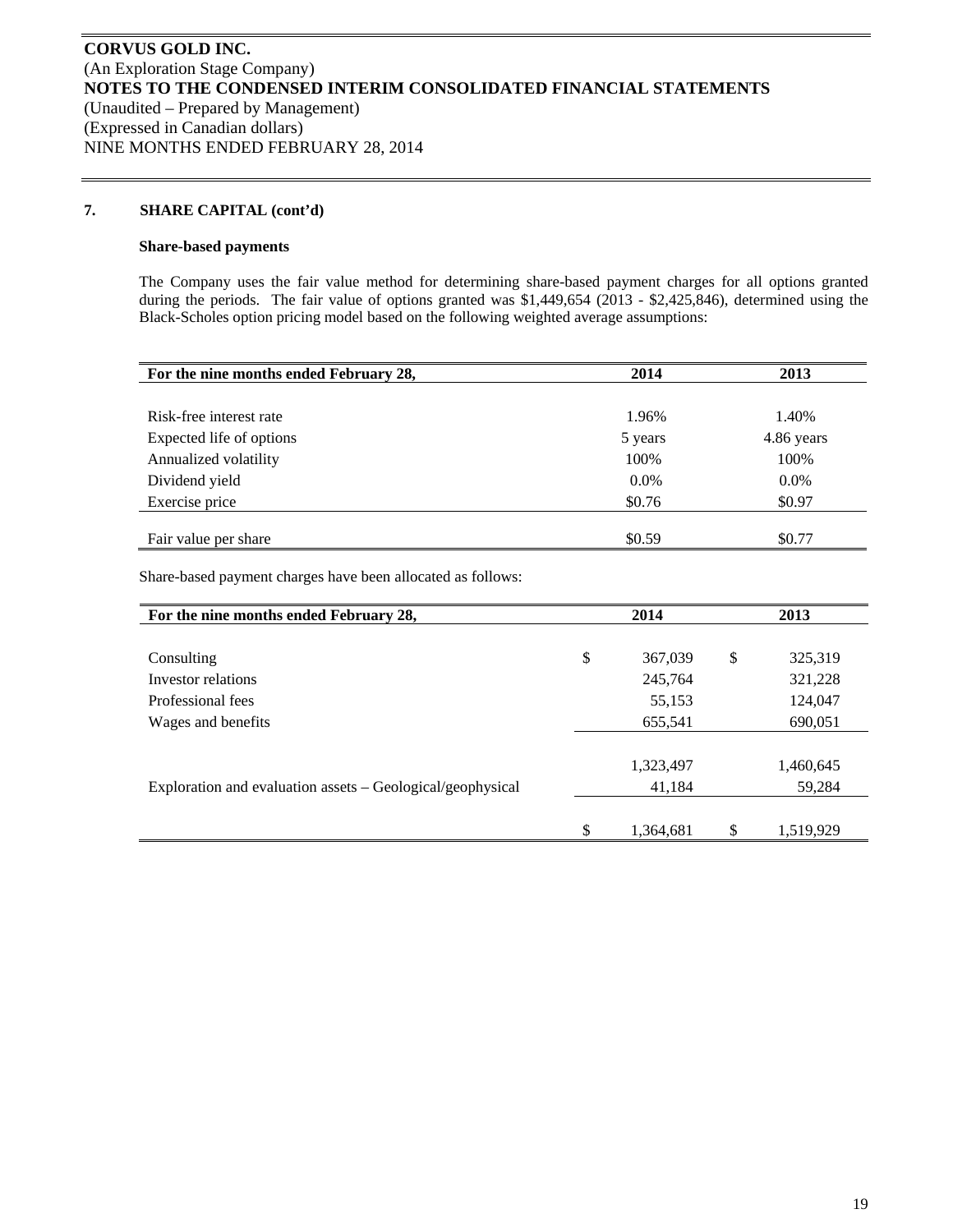# **8. RELATED PARTY TRANSACTIONS**

During the period ended February 28, 2014, the Company entered into the following transactions with related parties:

#### **Management compensation**

Key management personnel compensation comprised:

| For the nine months ended February 28,                  |    | 2014      |   | 2013      |  |
|---------------------------------------------------------|----|-----------|---|-----------|--|
|                                                         |    |           |   |           |  |
| Consulting fees to CFO                                  | \$ | 79,000    | S | 69,000    |  |
| Wages and benefits to CEO, President and COO            |    | 598,915   |   | 603,205   |  |
| Directors fees (included in consulting fees)            |    | 77.274    |   | 50,000    |  |
| Share-based payments to CEO, President, COO, CFO<br>and |    |           |   |           |  |
| directors                                               |    | 1,027,883 |   | 1,013,642 |  |
|                                                         |    |           |   |           |  |
|                                                         |    | 1,783,072 |   | 1,735,847 |  |

## **Transactions with other related parties**

| For the nine months ended February 28,                          | 2014 |         | 2013 |         |
|-----------------------------------------------------------------|------|---------|------|---------|
|                                                                 |      |         |      |         |
| Consulting fees to Corporate Secretary                          | \$   | 18,500  | \$   | 21,000  |
| Fees to Vice President of Business Development                  |      | 135,000 |      | 95,000  |
| Professional fees to Vice President                             |      | 61,000  |      | 71,500  |
| Rent expenses to Cardero Resource Corp. ("Cardero"),            |      |         |      |         |
| a company with officers in common                               |      | 2,670   |      | 22,119  |
| Administration expenses to Cardero                              |      | 530     |      | 2,200   |
| Office expenses to Cardero                                      |      | 1,607   |      | 13,376  |
| Rent expenses to Marval Office Management Ltd. ("Marval"), a    |      |         |      |         |
| company with officers in common                                 |      | 22,512  |      |         |
| Administration expenses to Marval                               |      | 4,520   |      |         |
| Office expenses to Marval                                       |      | 6,723   |      |         |
| Share-based payments to Vice President, and Corporate Secretary |      | 240,300 |      | 230,949 |
|                                                                 |      |         |      |         |
|                                                                 | \$   | 493.362 | S    | 456.144 |

As at February 28, 2014, included in accounts payable and accrued liabilities was \$20,066 (May 31, 2013 – \$34,605) in expenses owing to companies related to officers of the Company.

These amounts were unsecured, non-interest bearing and had no fixed terms or terms of repayment. Accordingly, fair value could not be readily determined.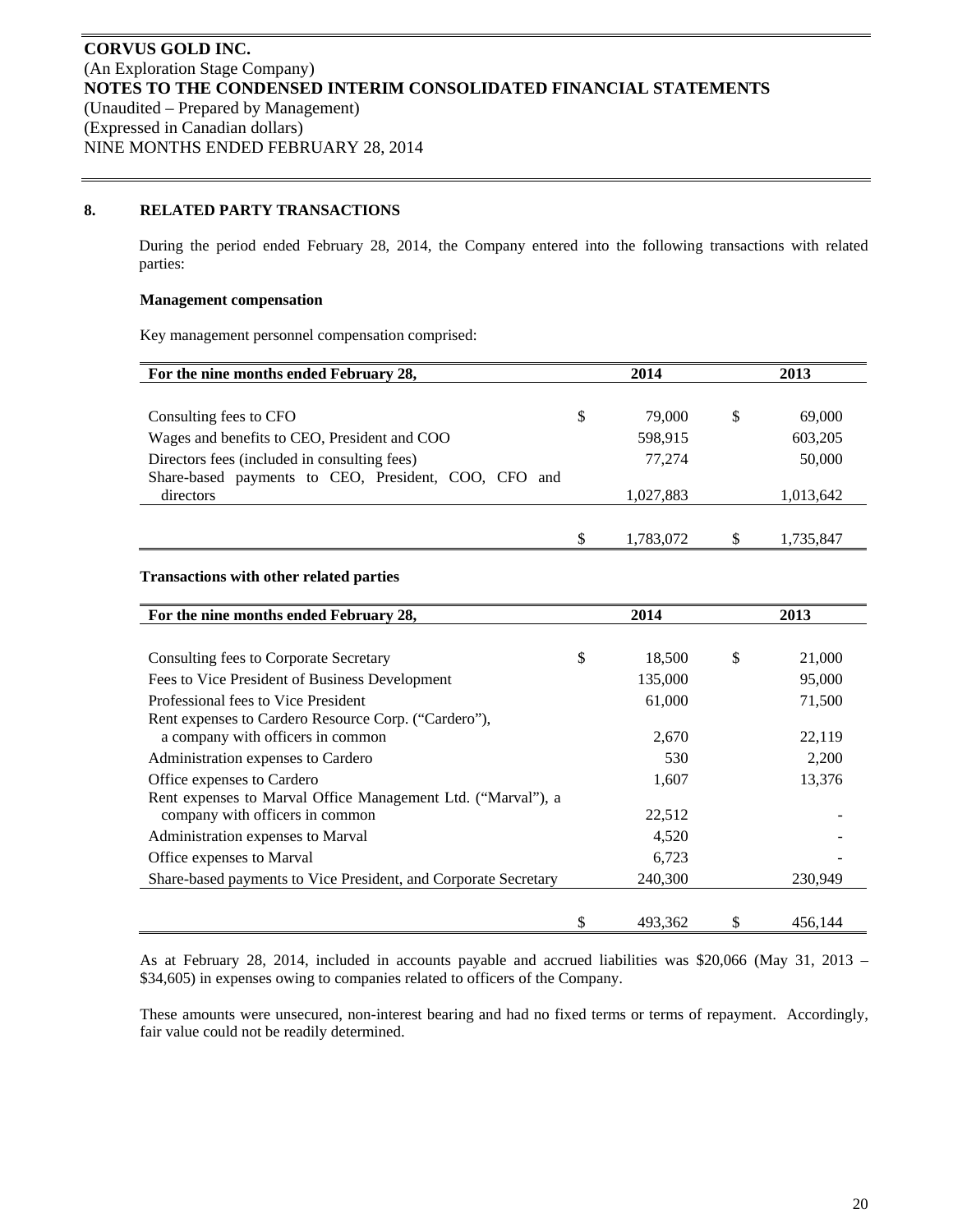# **8. RELATED PARTY TRANSACTIONS (cont'd)**

The Company has entered into a retainer agreement dated June 1, 2011 with Lawrence W. Talbot Law Corporation ("LWTLC"), a company with officers in common, pursuant to which LWTLC agrees to provide legal services to the Company. Pursuant to the retainer agreement, the Company has agreed to pay LWTLC a minimum annual retainer of \$72,000 (plus applicable taxes and disbursements). The retainer agreement may be terminated by LWTLC on reasonable notice, and by the Company on one year's notice (or payment of one year's retainer in lieu of notice). An officer of the Company is a director and shareholder of LWTLC.

The Company has also entered into change of control agreements with officers of the Company. In the case of termination, the officers are entitled to an amount equal to a multiple (ranging from two times to three times) of the sum of the annual base salary then payable to the officer, the aggregate amount of bonus(es) (if any) paid to the officer within the calendar year immediate preceding the Effective Date of Termination, and an amount equal to the vacation pay which would otherwise be payable for the one year period next following the Effective Date of Termination.

# **9. GEOGRAPHIC SEGMENTED INFORMATION**

The Company operates in one industry segment, the mineral resources industry, and in two geographical segments, Canada and the United States. All current exploration activities are conducted in the United States and Canada. The significant asset categories identifiable with these geographical areas are as follows:

|                                         | Canada      | <b>United States</b> |              |              | <b>Total</b> |  |
|-----------------------------------------|-------------|----------------------|--------------|--------------|--------------|--|
|                                         |             |                      |              |              |              |  |
| <b>February 28, 2014</b>                |             |                      |              |              |              |  |
| Exploration and evaluation assets       | \$          | \$                   | 33, 323, 801 | \$           | 33,323,801   |  |
| Property and equipment                  | \$<br>4,492 | \$                   | 50,338       | \$           | 54,830       |  |
|                                         |             |                      |              |              |              |  |
| May 31, 2013                            |             |                      |              |              |              |  |
| Exploration and evaluation assets       | \$          | \$                   | 28,030,332   | \$           | 28,030,332   |  |
| Property and equipment                  | \$<br>5.796 | \$                   | 58.846       | \$           | 64,642       |  |
|                                         |             |                      |              |              |              |  |
| For the three months ended February 28, |             |                      | 2014         |              | 2013         |  |
|                                         |             |                      |              |              |              |  |
| Net loss for the period – Canada        | \$          |                      | (702, 865)   | \$           | (751, 420)   |  |
| Net loss for the period – United States |             |                      | (2,209,825)  |              | (619, 296)   |  |
| Net loss for the period                 | \$          |                      | (2,912,690)  | \$           | (1,370,716)  |  |
|                                         |             |                      |              |              |              |  |
| For the nine months ended February 28,  |             |                      | 2014         |              | 2013         |  |
|                                         |             |                      |              |              |              |  |
| Net loss for the period – Canada        | \$          |                      | (2,464,353)  | \$           | (2,499,059)  |  |
| Net loss for the period – United States |             |                      | (2,787,180)  |              | (1,237,594)  |  |
| Net loss for the period                 | \$          |                      | (5,251,533)  | $\mathbb{S}$ | (3,736,653)  |  |
|                                         |             |                      |              |              |              |  |